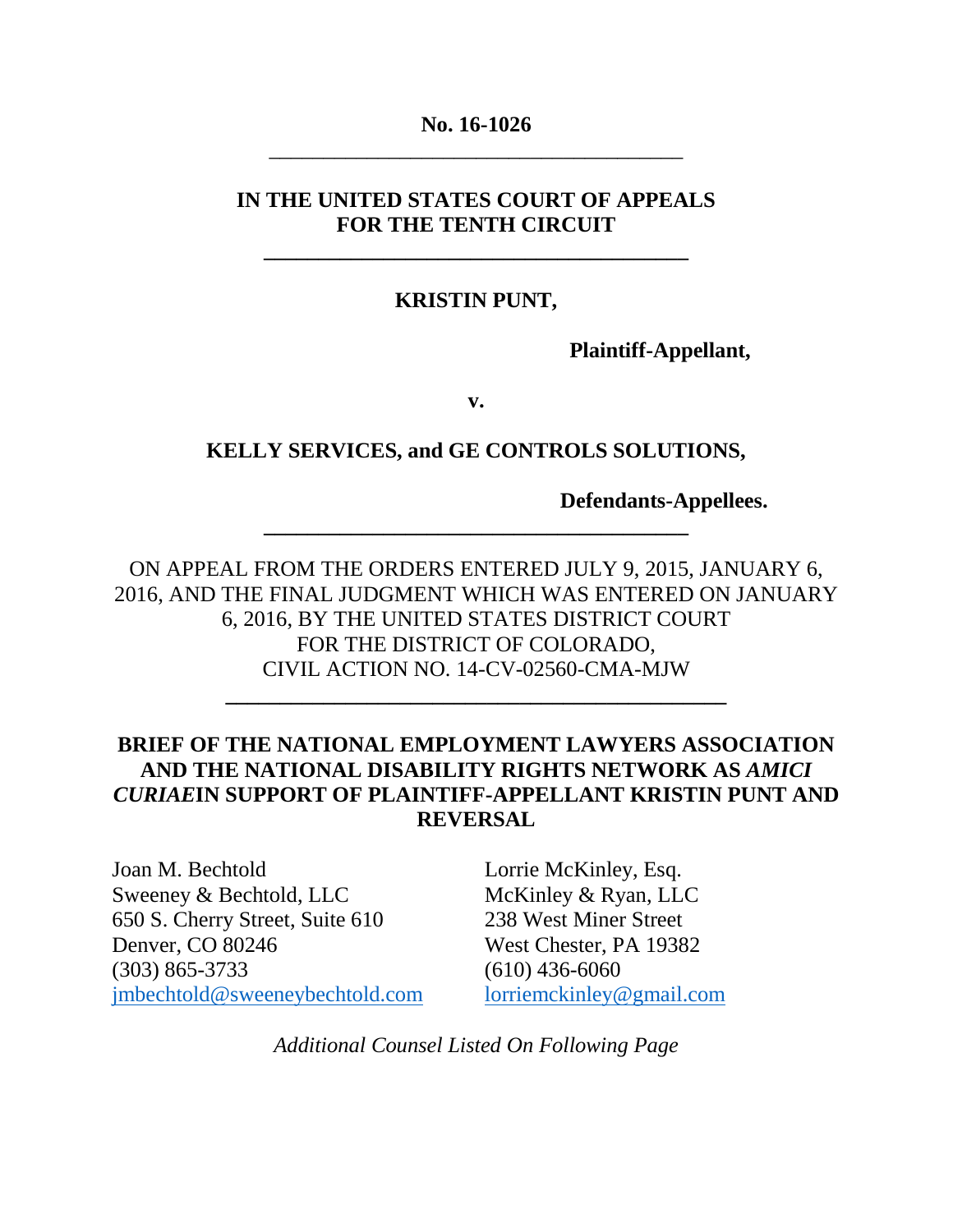Matthew C. Koski National Employment Lawyers Association 2201 Broadway, Suite 402 Oakland, CA 94612 (415) 296-7629 [mkoski@nelahq.org](mailto:mkoski@nelahq.org)

Kenneth Shiotani National Disability Rights Network 820 First Street NE, Suite 740 Washington, DC 20002 (202) 408-9514 [Kenneth.Shiotani@ndrn.org](mailto:Kenneth.Shiotani@ndrn.org)

*Counsel For Amici Curiae*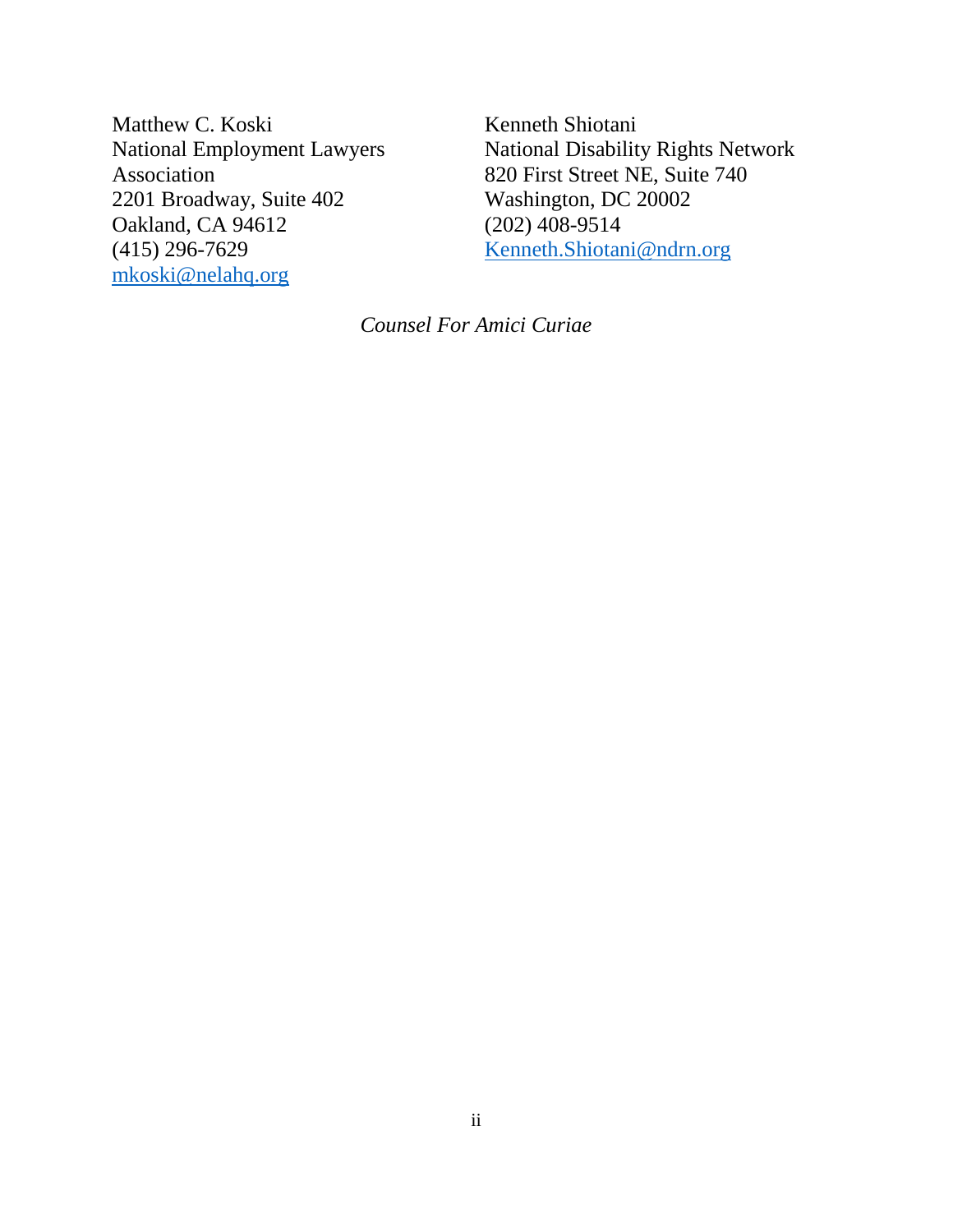#### **CORPORATE DISCLOSURE STATEMENT**

Pursuant to Rule 26.1 of the Federal Rules of Appellate Procedure, *Amici* the National Employment Lawyers Association (NELA) and the National Disability Rights Network (NDRN) make the following disclosure:

1. NELA and NDRN are private, non-profit organizations organized under Section 501(c)(6) and 501(c)(3) of the Internal Revenue Code, respectively.

2. *Amici* do not have any parent corporations.

3. No publicly held corporation or other publicly-held entity owns ten percent (10%) or more of either *Amicus* organization.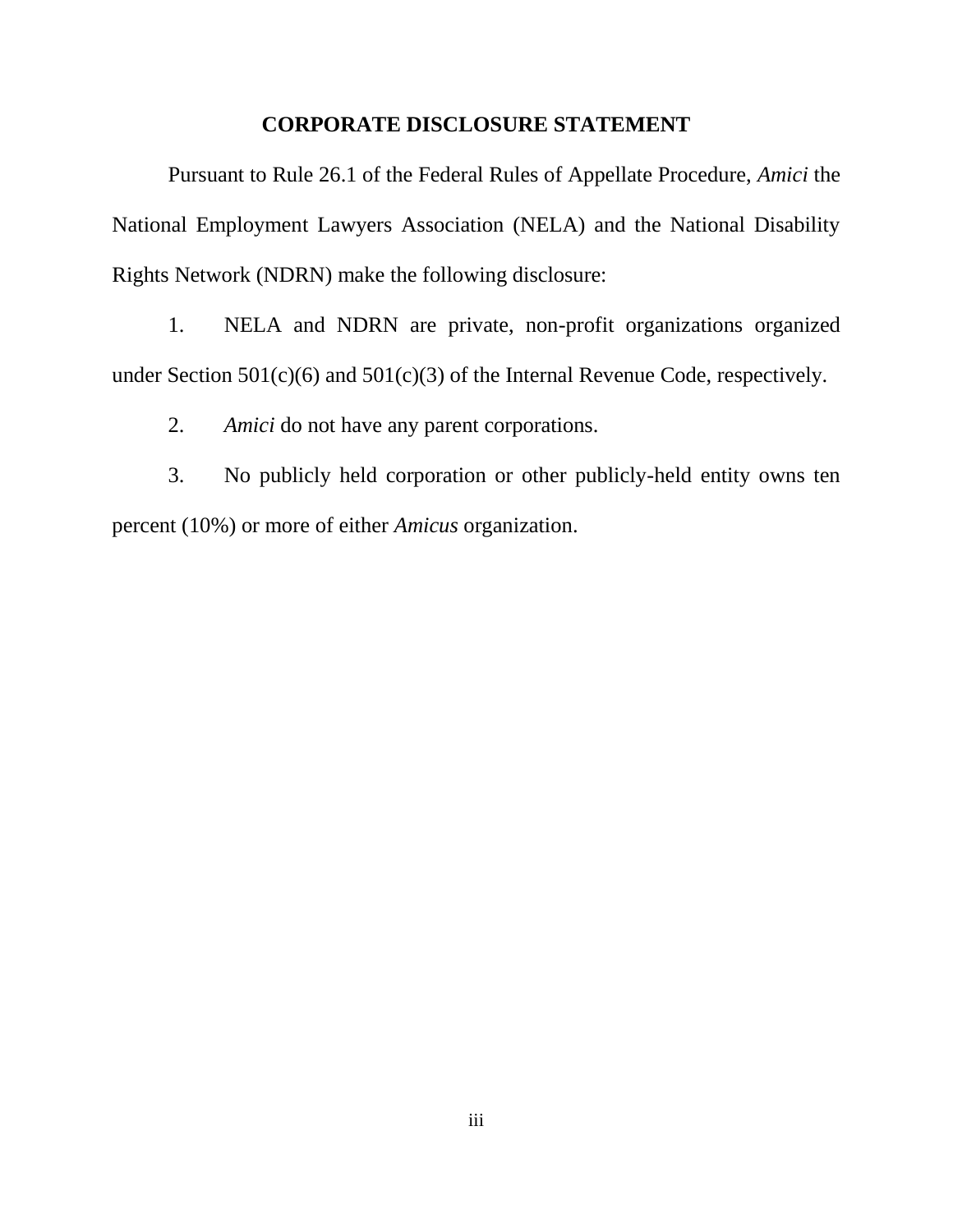# **TABLE OF CONTENTS**

| $\mathbf{I}$ . |                 | The District Court's Misapplication of the Cisneros<br>"Duration of Impairment" Analysis Violates the ADA 5                                 |  |
|----------------|-----------------|---------------------------------------------------------------------------------------------------------------------------------------------|--|
|                | A.              | Cisneros Should Be Understood As Flowing<br>From the Unique Factual Context In Which It                                                     |  |
|                | <b>B.</b>       | The District Court's Interpretation of the<br>"Duration of Impairment" Rule Undermines the<br>Statutory Text and the Underlying Policies of |  |
|                | $\mathcal{C}$ . | The ADAAA Was Enacted In Part to Restore the<br>Full Protections of the Law for Employees                                                   |  |
| II.            |                 | The "Definite Duration" Rule Should Be Clarified Or                                                                                         |  |
|                |                 |                                                                                                                                             |  |
|                |                 |                                                                                                                                             |  |
|                |                 |                                                                                                                                             |  |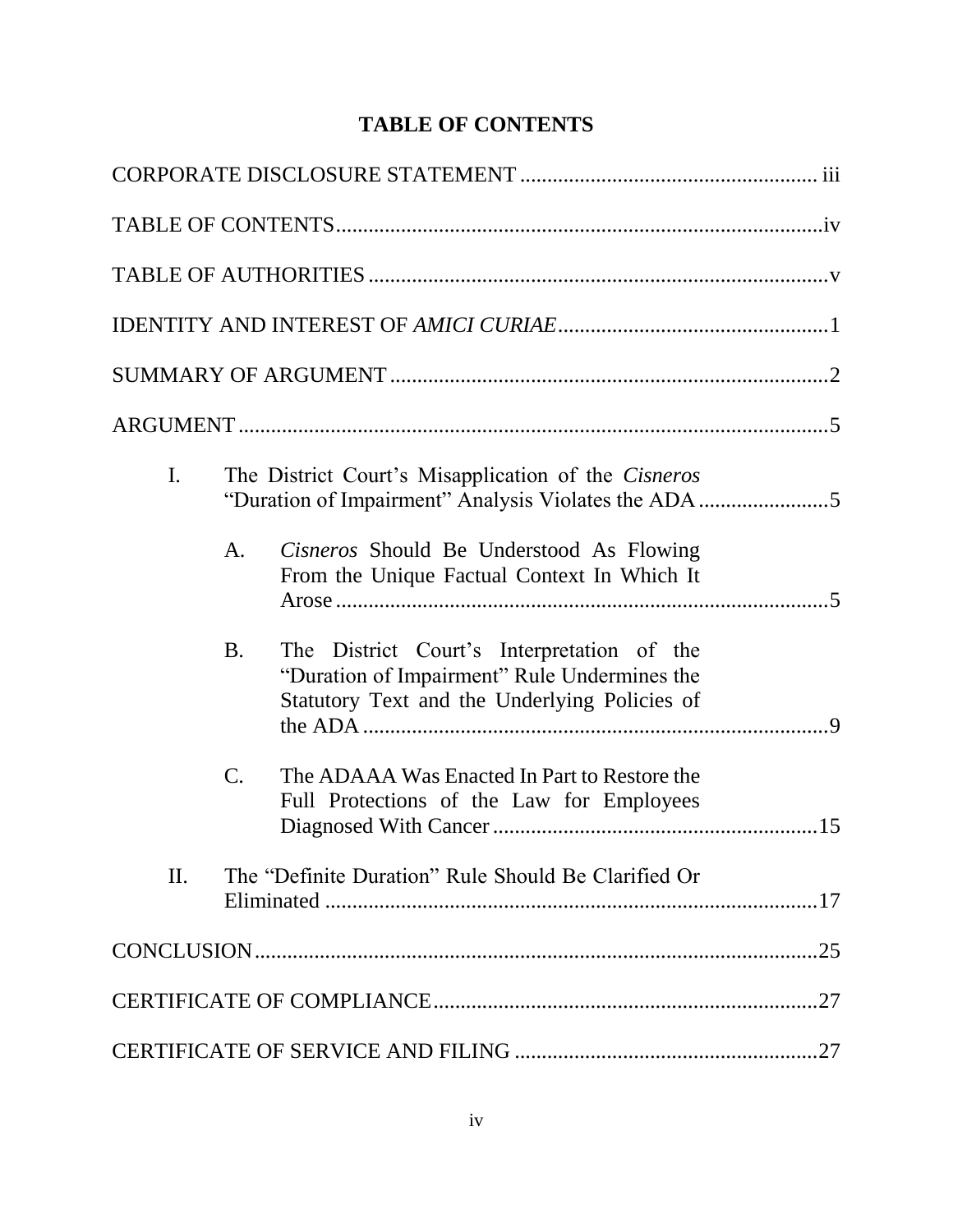# **TABLE OF AUTHORITIES**

## **CASES**

| Alderdice v. Am. Health Holding, Inc.,                     |
|------------------------------------------------------------|
| Burnette v. LFW, Inc.,                                     |
| Cain v. Hyatt Legal Servs.,                                |
| Cehrs v. Northeast Ohio Alzheimer's Research Ctr.,         |
| Cisneros v. Wilson,                                        |
| Criado v. IBM Corp.,                                       |
| Ellison v. Software Spectrum,                              |
| Garcia-Ayala v. LederleParenterals, Inc.,                  |
| Garrett v. Univ. of Alabama at Birmingham Bd. of Trustees, |
| Graves v. Finch Pruyn & Co., Inc.,                         |
| Haschmann v. Time Warner Entertainment Co., LP,            |
| Hirsch for Estate of Hirsch v. Nat'l Mall & Serv., Inc.,   |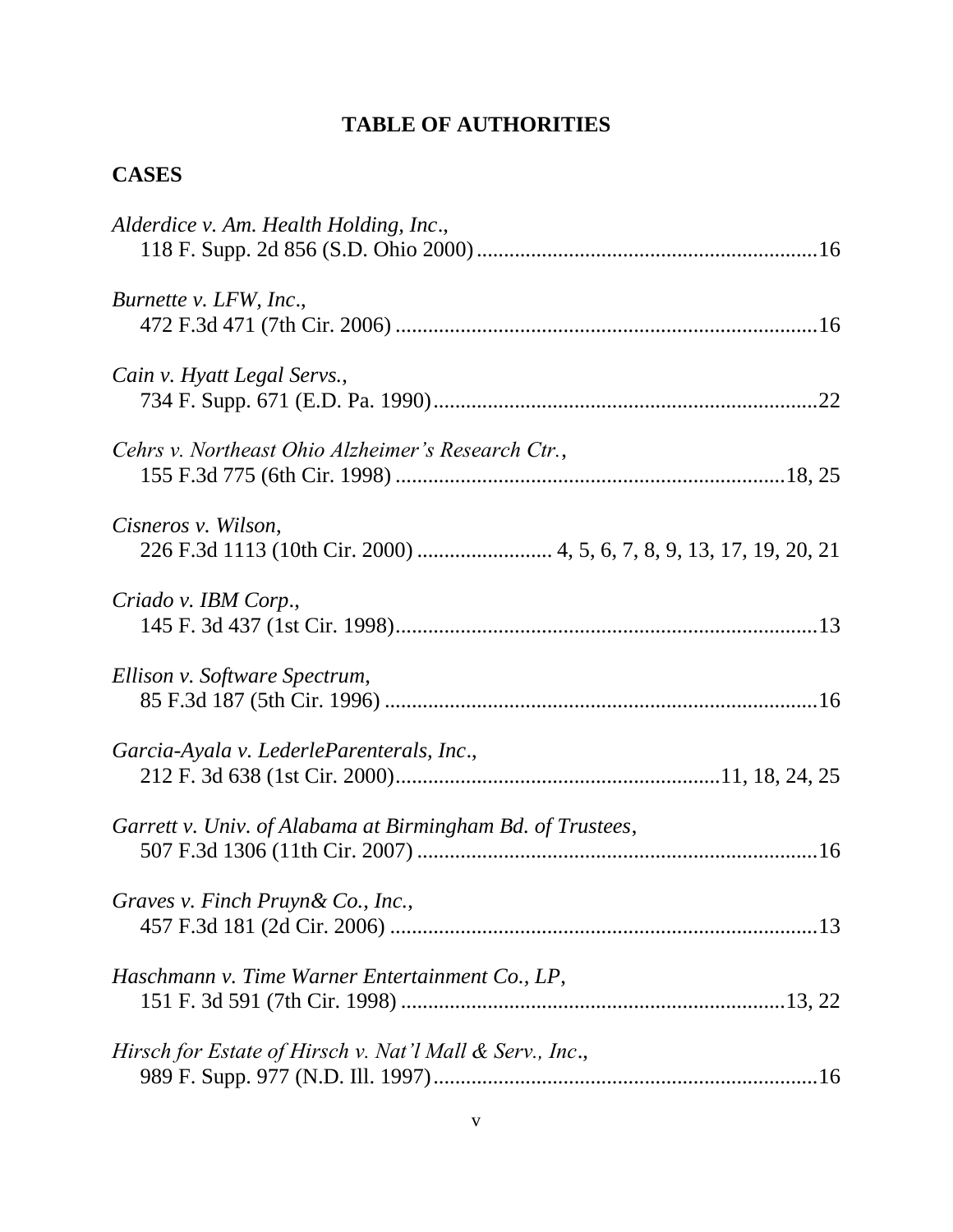| Hudson v. MCI Telecommunications Corp.,   |
|-------------------------------------------|
| Kimbro v. Atlantic Richfield Co.,         |
| Madjlessi v. Macy's West, Inc.,           |
| Murphy v. Samson Resources, Inc.,         |
| Punt v. Kelly Servs.,                     |
| Rascon v. U.S. West Communications, Inc., |
| Sanchez v. Vilsack,                       |
| Sch. Bd. of Nassau Cty., Fla. v. Arline,  |
| Shepherd v. Honda of America Mfg., Inc.,  |
| Smith v. Midland Brake, Inc.,             |
| Southeastern Cmty. Coll. v. Davis,        |
| Taylor v. Pepsi Cola Co.,                 |
| U.S. Airways, Inc. v. Barnett,            |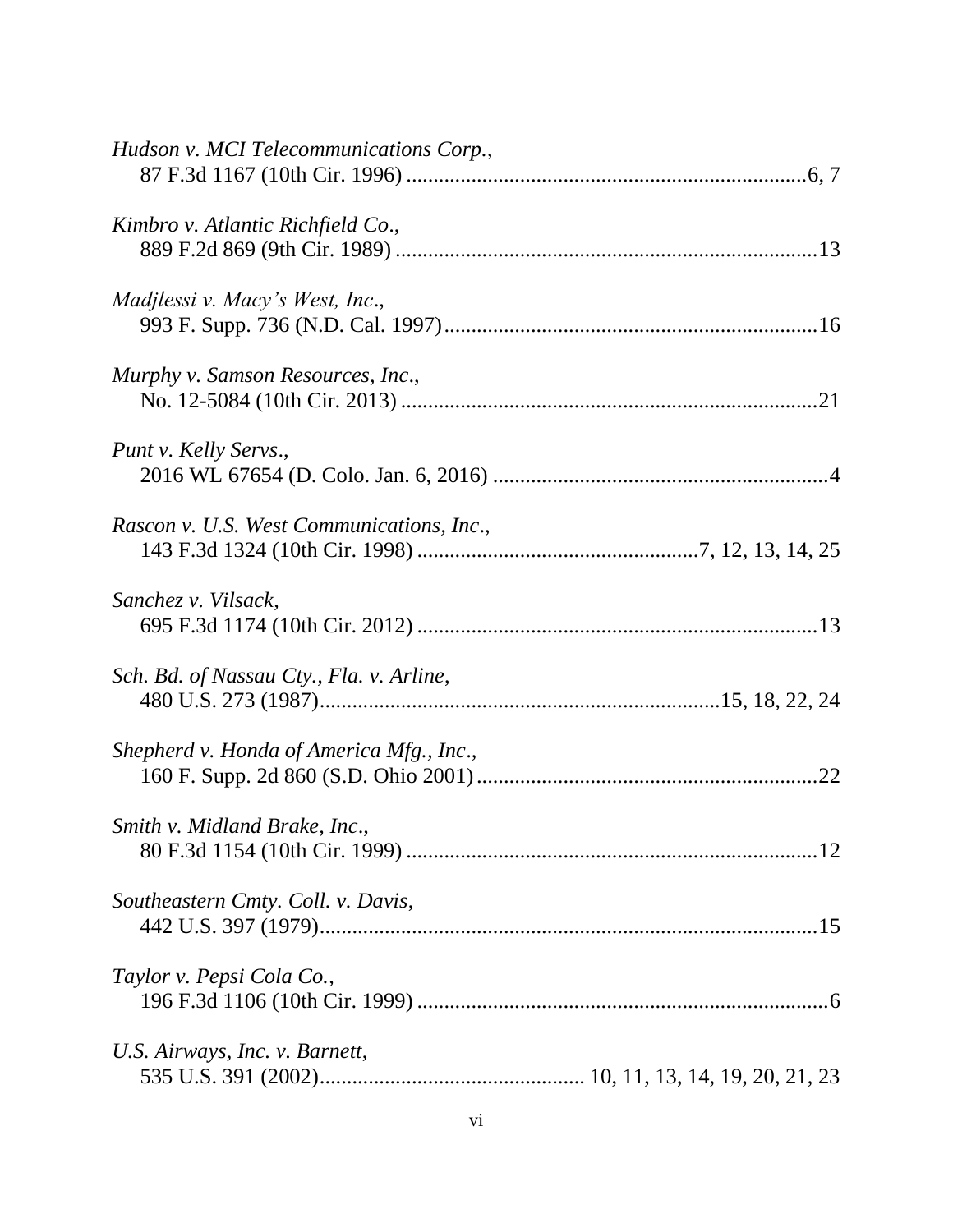| Valdez v. McGill, |  |
|-------------------|--|
|                   |  |

# STATUTES AND REGULATIONS

| ADA Amendments Act of 2008, Pub. L. 110-325 § 2(b)(1), 122 Stat. |  |
|------------------------------------------------------------------|--|
|                                                                  |  |
|                                                                  |  |

# **LEGISLATIVE HISTORY**

| Statement of Sen. Hatch, 154 Cong. Rec. S8342, S8354 (Sept. 11, |  |
|-----------------------------------------------------------------|--|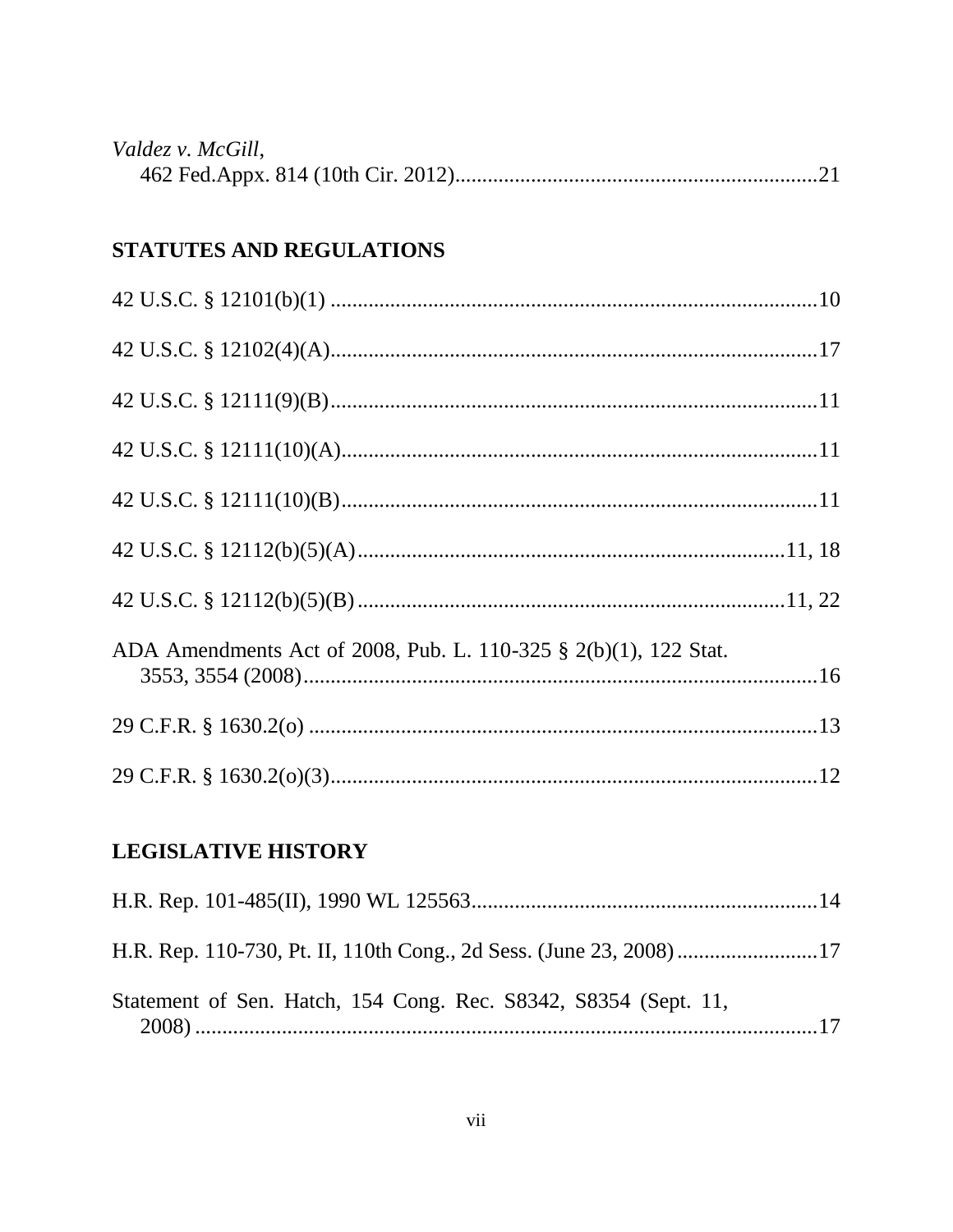# **OTHER SOURCES**

| Ann C. Hodges, Working with Cancer: How the Law Can Help<br>Survivors Maintain Employment, 90 Wash. L. Rev. 1039 (2015) 2, 16                                                                                                                    |     |
|--------------------------------------------------------------------------------------------------------------------------------------------------------------------------------------------------------------------------------------------------|-----|
| EEOC, Questions & Answers about Cancer in the Workplace and the<br>Americans with Disabilities Act (ADA) (hereinafter "Cancer in the<br><i>Workplace"</i> ), <i>available athttp://www.eeoc.gov/laws/types/cancer.</i>                           |     |
| EEOC Enforcement Guidance: Reasonable Accommodation and<br>Undue Hardship Under the Americans with Disabilities<br>Act915.002, "Other Reasonable Accommodation Issues," available<br>at http://www.eeoc.gov/policy/docs/accommodation.html (last | .23 |
| EEOC, The Americans With Disabilities Act: Applying Performance<br>And Conduct Standards To Employees With Disabilities, available<br>http://www.eeoc.gov/facts/performance-conduct.html (last<br>at                                             |     |
| Hickox & Guzman, Leave as an Accommodation: When Is Enough,                                                                                                                                                                                      |     |
| Mark C. Weber, Unreasonable Accommodation and Due Hardship, 62                                                                                                                                                                                   |     |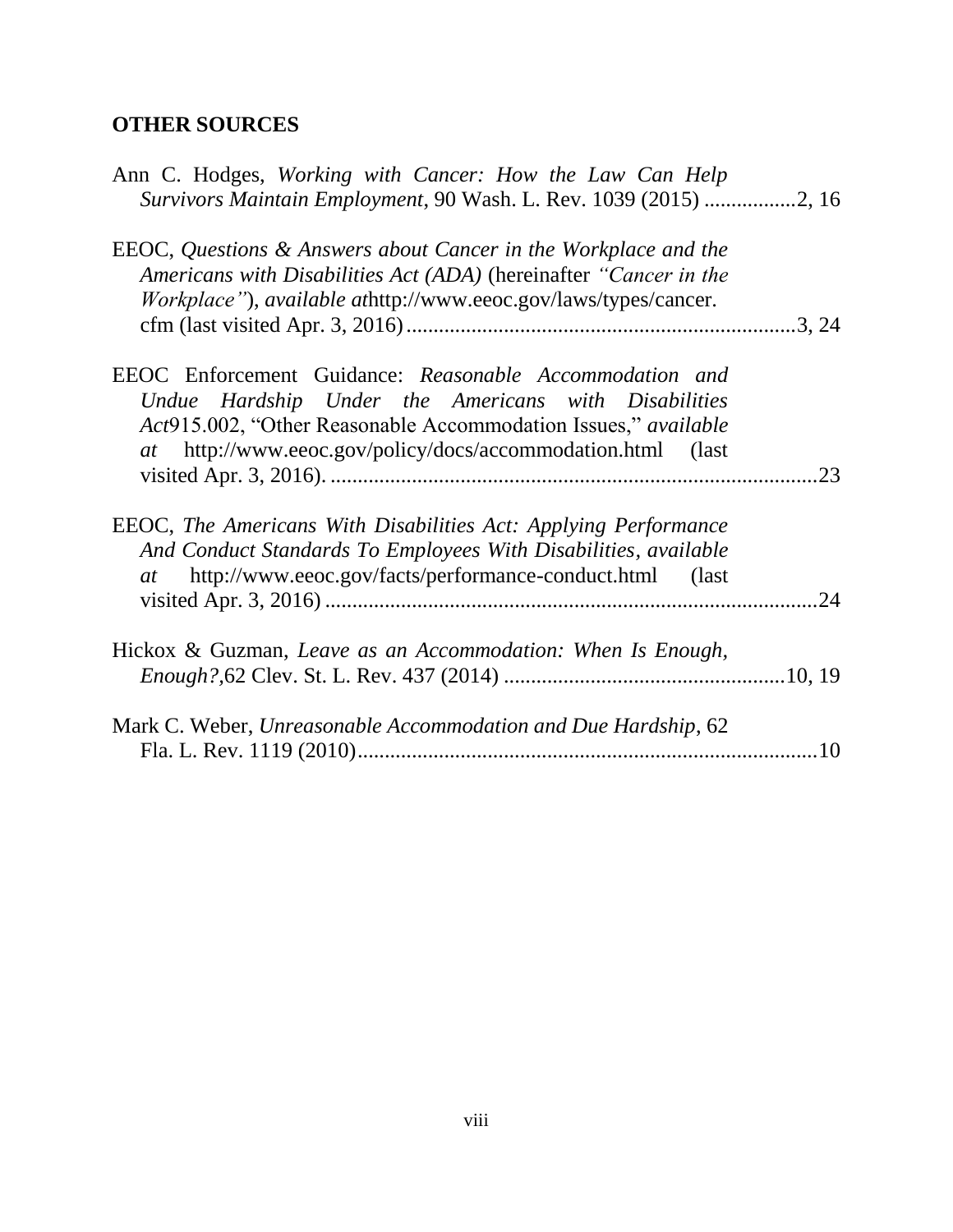### **IDENTITY ANDINTEREST OF AMICI CURIAE<sup>1</sup>**

Founded in 1985, the **National Employment Lawyers Association** (NELA) is a national non-profit membership organization which advances employee rights and serves lawyers who advocate for equality and justice in the American workplace. NELA, with its 69 state and local affiliates, has more than 4,000 members and is the country's largest professional organization of lawyers who represent individuals in employment cases in every circuit, affording a unique perspective on how the principles announced by the courts in employment cases impact American workers in their everyday lives.

The **National Disability Rights Network** ("NDRN"), is the non-profit membership association of Protection and Advocacy (" $P&A$ ") agencies that are located in all 50 states, the District of Columbia, Puerto Rico, and the United States Territories. There is also a federally mandated Native American P&A System. The P&A System is the nation's largest provider of legally-based advocacy services for persons with disabilities across a wide spectrum of settings. NDRN supports its members through the provision of training and technical assistance, legal support, and legislative advocacy, all aimed at creating a society in which people with

<sup>&</sup>lt;sup>1</sup>Pursuant to Fed. R. App. P. 29(c)(5), *Amici* submit that no party's counsel authored this brief in whole or in part; no party or party's counsel contributed money that was intended to fund preparing or submitting the brief; and no person—other than *amici curiae*, its members, or its counsel—contributed money that was intended to support preparing or submitting the brief.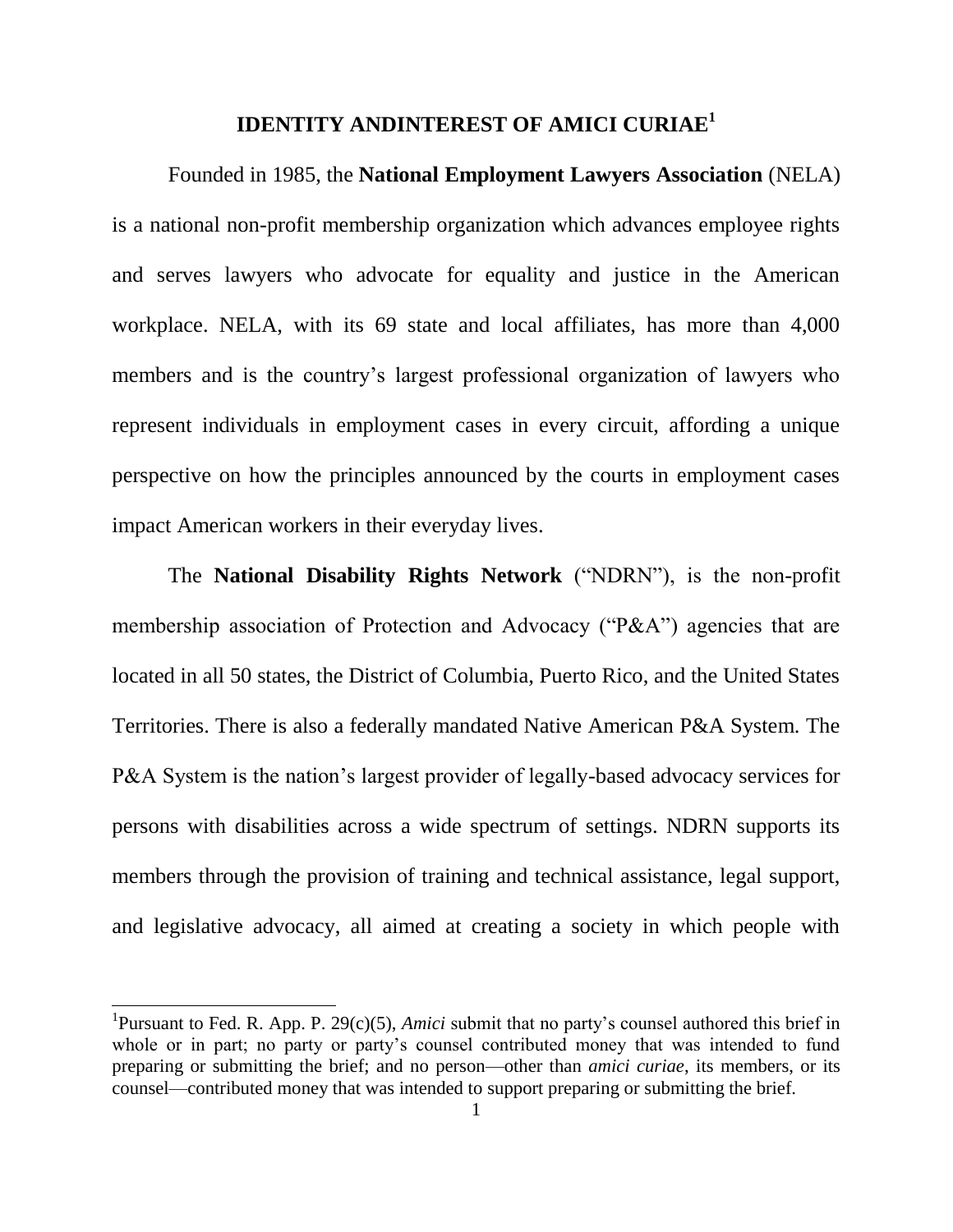disabilities are afforded the opportunity to secure and maintain competitive, integrated employment.

*Amici* believe that the "duration of impairment" standard applied by the district court in this case misconstrues governing Tenth Circuit case law in a manner that undermines the ADA's protections for people with cancer and other chronic illnesses. *Amici* were instrumental in negotiating the language of the ADA Amendments Act of 2008 (ADAAA), which among other things clarified that people with cancer and other chronic illnesses were "individuals with disabilities" under the ADA and entitled to its protections. Since then, *amici* have supported and/or represented numerous individuals with cancer and other chronic illnesses in an effort to keep them in the workforce as Congress intended. Many of those clients, like the Plaintiff here*,* require periods of medical leave as a reasonable accommodation.

#### **SUMMARY OF ARGUMENT**

The number of people diagnosed with cancer continues to increase, but survival rates are rising dramatically. As a result, the American workforce contains millions of cancer survivors and those living with cancer.*See generally*, Ann C. Hodges, *Working with Cancer: How the Law Can Help Survivors Maintain Employment*, 90 Wash. L. Rev. 1039, 1043–44 (2015). Most of them will need medical leave at some point. The availability of such leave will determine whether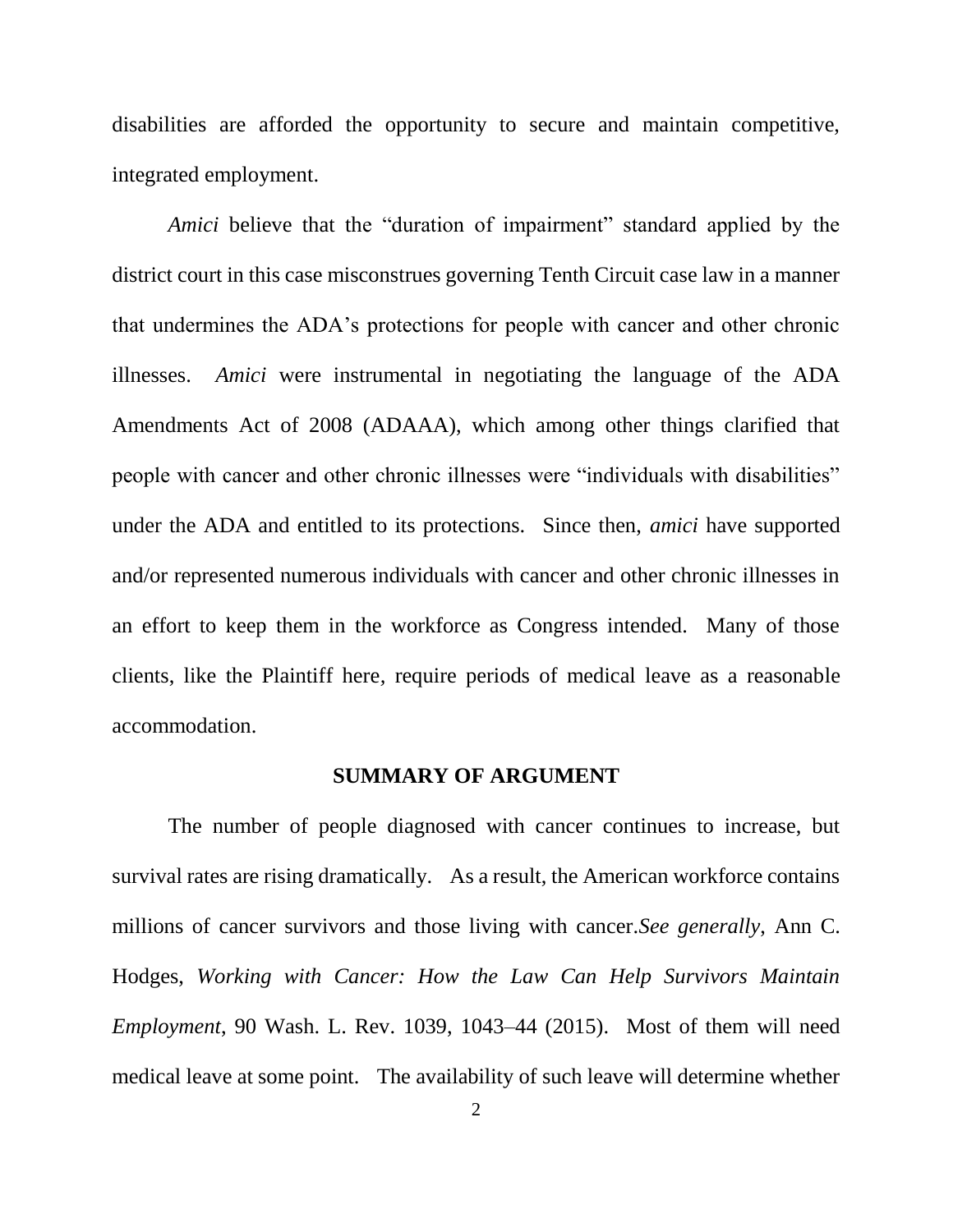they remain employed, or whether they will be forced onto public assistance. *Id*. at 1061–62.

But as the U.S. Equal Employment Opportunity Commission (EEOC) has noted, even when the prognosis is excellent, employees with cancer "often  $\dots$  face discrimination because of . . . misperceptions about their ability to work during and after cancer treatment."EEOC, Questions & Answers about Cancer in the *Workplace and the Americans with Disabilities Act (ADA)*(hereinafter *"Cancer in the Workplace"*),*available at* http://www.eeoc.gov/laws/types/cancer.cfm (last visited Apr. 3, 2016). As a practical matter, this case will determine whether employees with a cancer diagnosis will be entitled to workplace accommodation in this circuit.

Immediately after being diagnosed with breast cancer, Plaintiff Kristen Punt disclosed her condition, and very soon thereafter, she requested a reasonable accommodation. By email on December 5, 2011, she informed her employer what she knew, that: 1) it looked like she had an "early stage" breast cancer; 2) she could not come to work "tomorrow" and the rest of the week; and 3) she could return to work thereafter but would need some time off for five radiation treatments. Later that day, without requesting any further information, and without seeking any medical information or documentation, her employer fired her.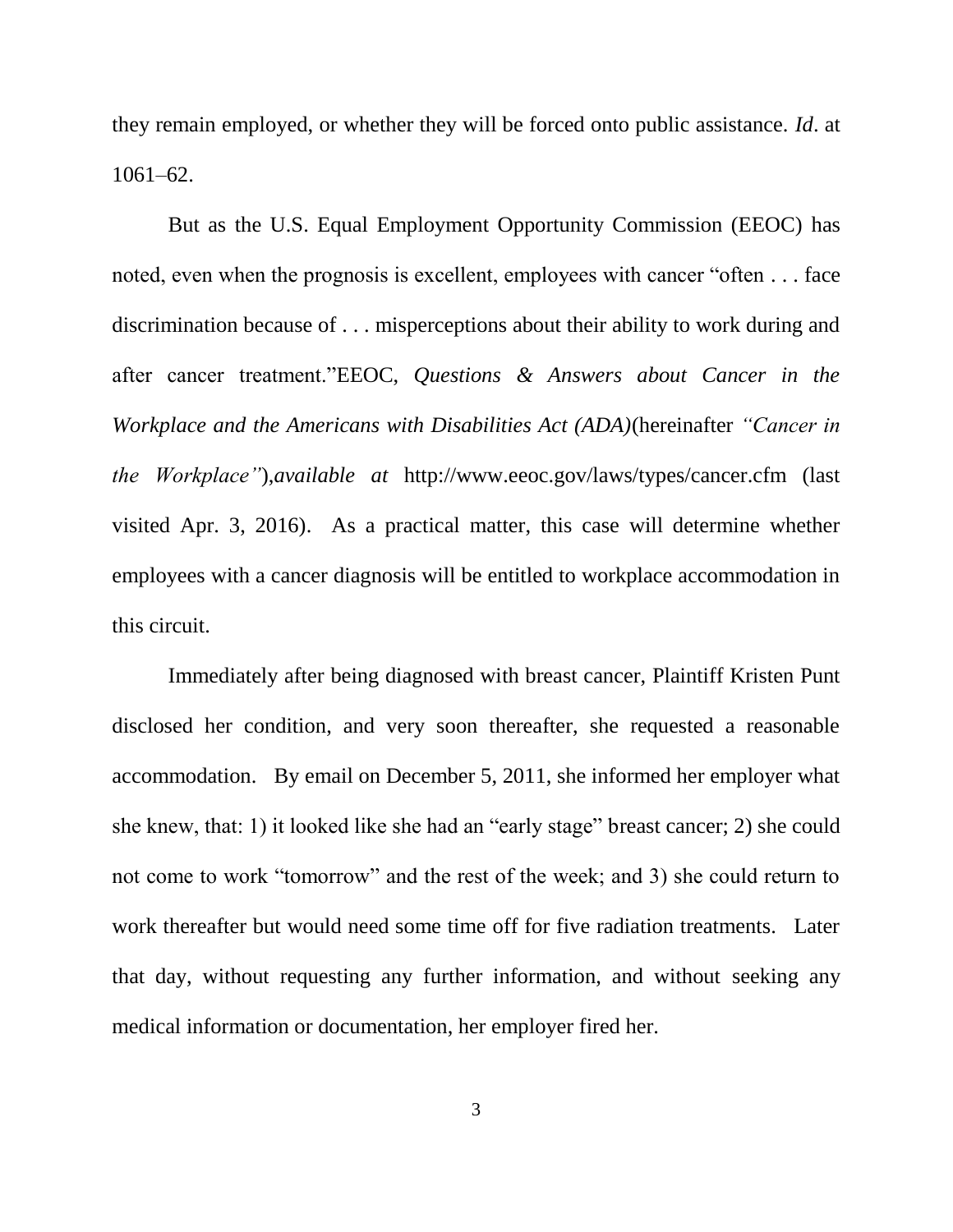The district court acknowledged that Ms. Punt's cancer constituted a "disability" under the ADAAA, *Punt v. Kelly Servs.*, 2016 WL 67654, at \*7–8 (D. Colo. Jan. 6, 2016), but it entered summary judgment against her by construing her request for a week off and "5 times of radiation" as a request for "indefinite" leave. According to the court below, the request was unreasonable as a matter of law because she did not state her cancer's duration, relying on *Cisneros v. Wilson*, 226 F.3d 1113 (10th Cir. 2000).

The district court misunderstood Tenth Circuit precedent. It focused on "duration of impairment" language in *Cisneros* without appreciating its context. Because of the nature of the plaintiff's condition in *Cisneros*, her leave was co-extensive with the duration of her impairment. More importantly, her own doctors had said that her need for leave was indefinite. In addition, *Cisneros* involved an extension of leave, that is, the leave she had requested and been granted in the past did not allow her to recover enough to return. Moreover, the employer in *Cisneros* placed her on leave for a time while it considered the letters she had submitted from two different doctors. Thus, there was no suggestion that the employer failed to engage in the interactive process. Nor did the employer indulge in stereotypical reaction; rather, it simply accepted the opinions of the plaintiff's own medical experts.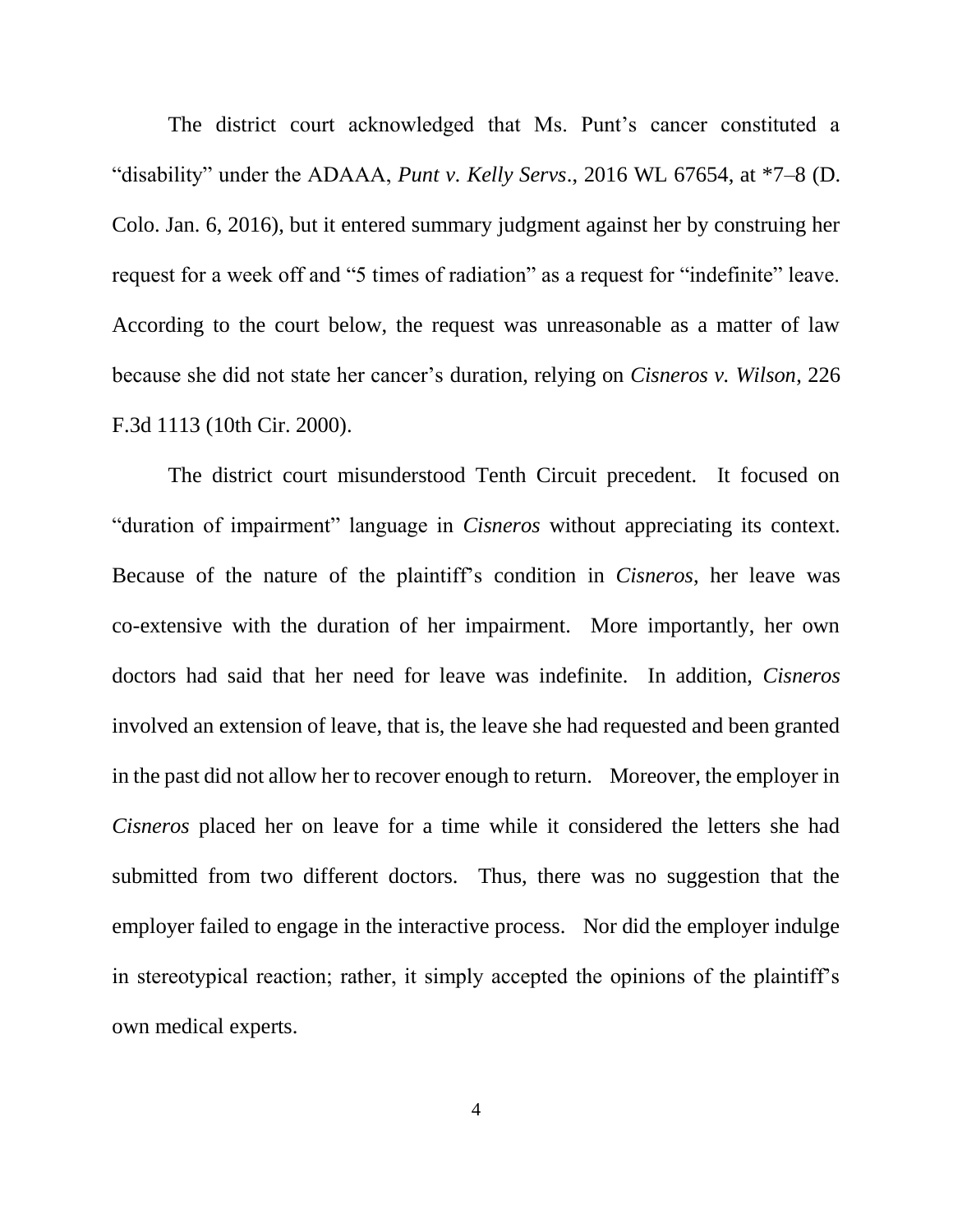None of the above facts are present in this case. Not only did the district court err, its holding will significantly undermine the ADA's goals and effectiveness for people with cancer.

The impact of the district court's error is not just on individuals with cancer, however. It will bar anyone with a chronic illness or permanent condition from seeking medical leave for treatment, just because the duration of their condition is long, and even if the need for leave is both short and finite. Moreover, approving the Defendant's ‗fire first and ask questions later' approach insulates employer's from any obligation to engage in the interactive process. The opinion below sends exactly the wrong message to employers, inviting disability discrimination based on the same myths, fears, and stereotypes that the ADA was intended to prevent.

#### **ARGUMENT**

## **I. THE DISTRICT COURT'S MISAPPLICATION OF THE**  *CISNEROS***"DURATION OF IMPAIRMENT" ANALYSIS VIOLATES THE ADA**

## **A.** *Cisneros***Should Be Understood As Flowing From the Unique Factual Context In Which It Arose**

In *Cisneros*, a state worker had a "mental breakdown," and she took a series of medical leaves over the course of more than seven months. In addition, she sought other paid and unpaid leave, but would not comply with the employer's policies for requesting them. She submitted medical records from two different doctors, and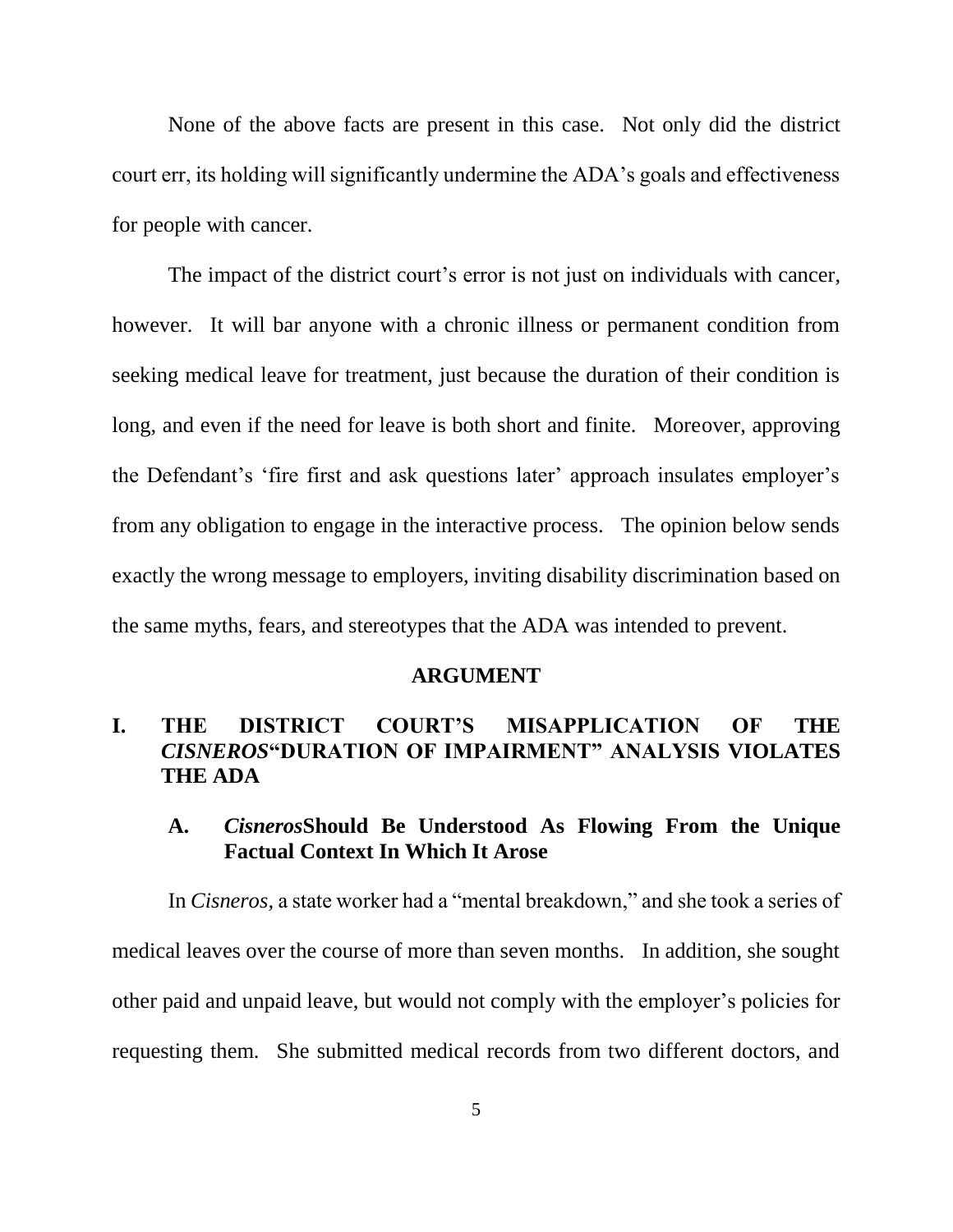both described her need for leave as indefinite. 226 F.3d at  $1130$ .<sup>2</sup> The only suggestion that the plaintiff might be able to return was her own unsupported belief that another two months of leave would have allowed her to return if she were not harassed. *Id.* This Court held that this was not sufficient to contradict the opinion of the plaintiff's experts, and because she failed to prove the "expected duration of her illness," she also failed to establish the "reasonableness" of her leave request. *Id*. at 1130–31.

*Cisneros* relied on previous cases in this Circuit rejecting indefinite periods of medical leave. For example, in *Hudson v. MCI Telecommunications Corp.,* 87 F.3d 1167 (10th Cir. 1996), the employee submitted a series of worker's compensation forms, each one asking for a two-week leave, but none of them suggesting when the employee could return to her job. In addition, this Court found that the medical records "through the date of her termination underscore[d] the uncertainty of her prognosis.‖ *Id*. at 1169. Likewise, in *Taylor v. Pepsi Cola Co.*, 196 F.3d 1106 (10th Cir. 1999), the plaintiff had already taken a year of medical leave, requested additional leave of unknown duration, and advised the employer that he would

l

 $2^2$  As this Court stated in *Cisneros*, "[t]he first letter, from Dr. Ray, stated that Plaintiff "remains" unable to return to work. It is uncertain when she may be capable of returning to work." The second letter, from Dr. Maestas, states that "[m]edically, [Plaintiff] is to be considered unable to maintain any type of job duties and should be considered temporarily disabled. The duration of the above illnesses are unknown . . ."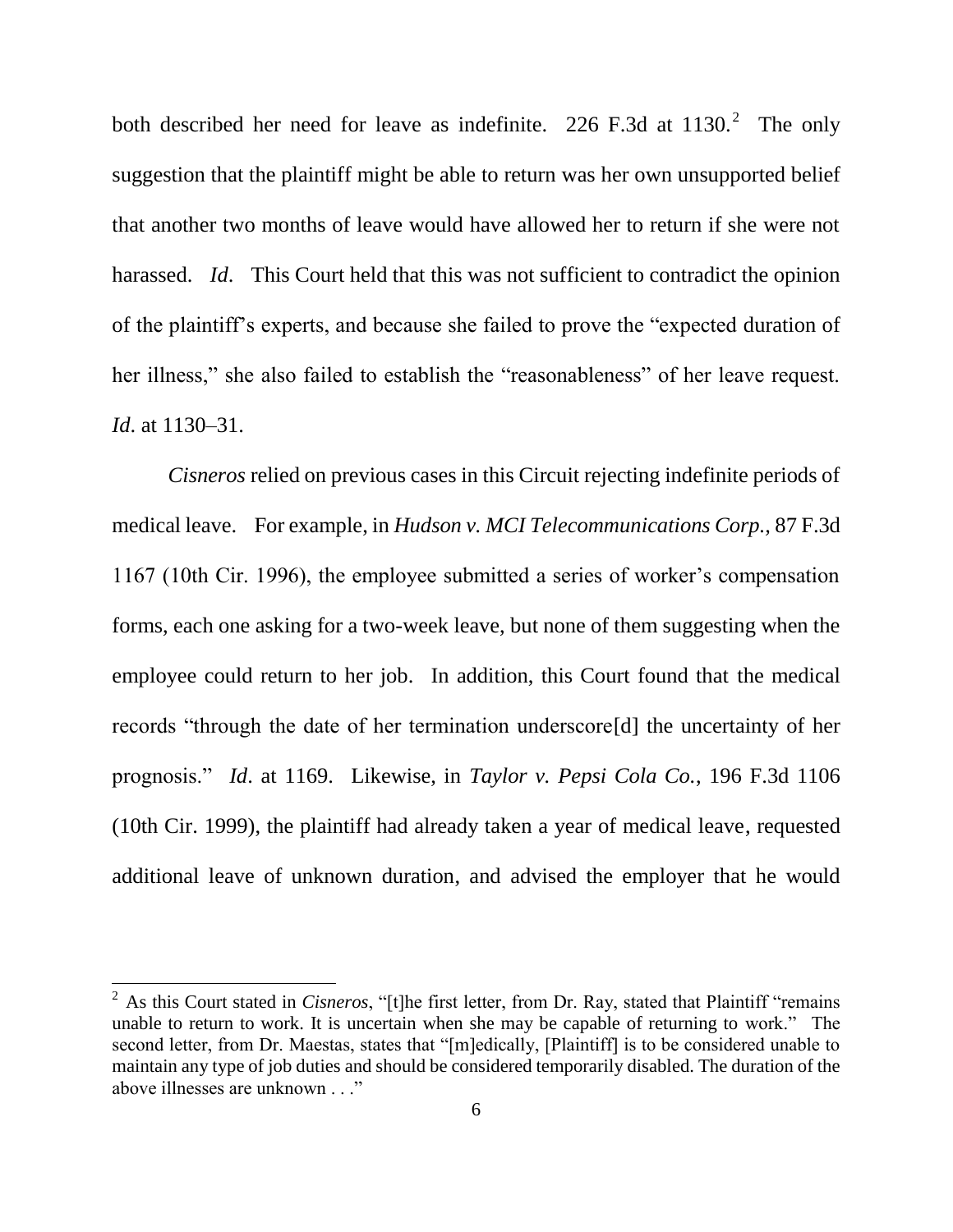*never*be able to return to his former position, and could not say when and under what conditions he could return to work at all.*Id*. at 1110.

But *Cisneros* also recognized that a reasonable period of medical leave *can* be a reasonable accommodation, citing *Rascon v. U.S. West Communications, Inc*., 143 F.3d 1324 (10th Cir. 1998). In *Rascon* this Court upheld a jury verdict for the plaintiff because the doctor testified to a good prognosis for recovery after a four-month leave. *Rascon* distinguished *Hudson* because the latter had no evidence " of the expected duration of her impairment, a course of treatment, or a prognosis." *Id*. at 1334. In *Rascon*, by contrast, the employer was aware of the approximate duration of the plaintiff's treatment, why he was undergoing the treatment, and the positive prognosis that the treatment would allow him to return to work at its conclusion. *Id.* at 1334.

The court below focused on the language in *Cisneros* that the employee must "provide an expected duration of the impairment (not the duration of the leave request).‖ That language in *Cisneros* (and similar language in *Hudson)*only makes sense in its own, narrowcontext: a series of purportedly finite leave requests with no corresponding evidence that the employee is getting any closer to returning to work, and medical evidence giving no prognosis, thereby suggesting that the need for leave in actuality is indefinite. In such cases, the plaintiff cannot avoid a finding of indefiniteness by simply asking for another period of "finite" leave. Rather, the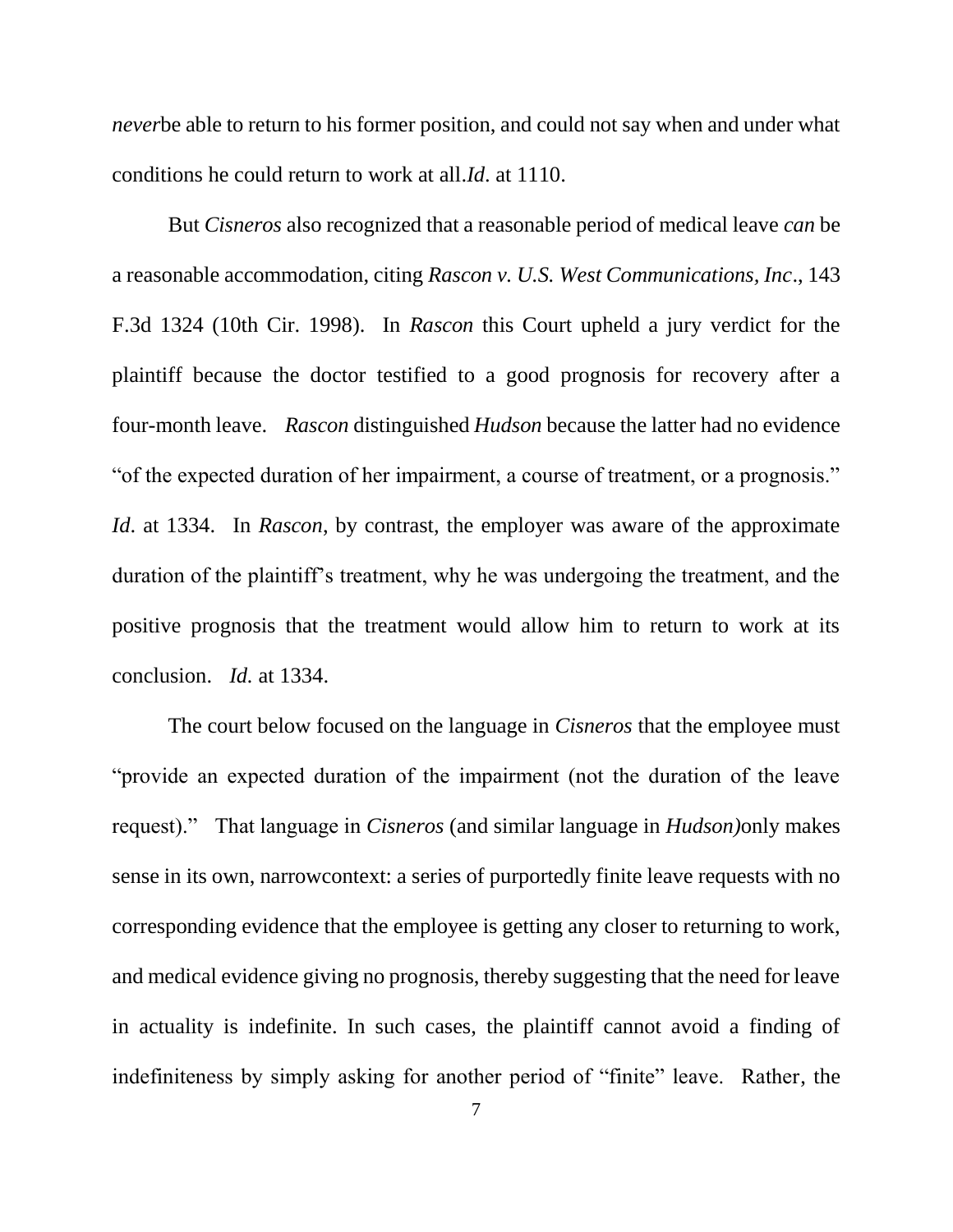employer can go behind the latest leave request to learn something about the duration of the underlying condition and its likely impact on the workplace.

Unfortunately, some district courts, including the court below, have divorced the *Cisneros* language from its context and from the principles supporting the ADA. They have held, in effect, that leave is *never* reasonable if the duration of the underlying medical condition is uncertain. But that forecloses leave in the case of every chronic or permanent condition—e.g., cancer, HIV, MS, lupus, or rheumatoid arthritis. The fact is that there are many situations in which the condition or diagnosis is open-ended, but the prognosis for a timely return is good. That distinction is key.

It is important to note that this Court has not insisted on information about the duration of the underlying impairment in the diagnostic stage of an illness, and before any interactive process whatsoever has taken place. Likewise, none of the Tenth Circuit cases upon which *Cisneros* was based relied on a diagnosis alone, or speculation about a diagnosis, to construe the definiteness of the leave request. Rather, in each case in which medical leave was deemed indefinite, and therefore unreasonable, the plaintiff made more than one request for leave over an extended duration, and the employer engaged in some form of fact-finding process with the employee and his or her doctors to determine how long the employee would realistically be unable to work.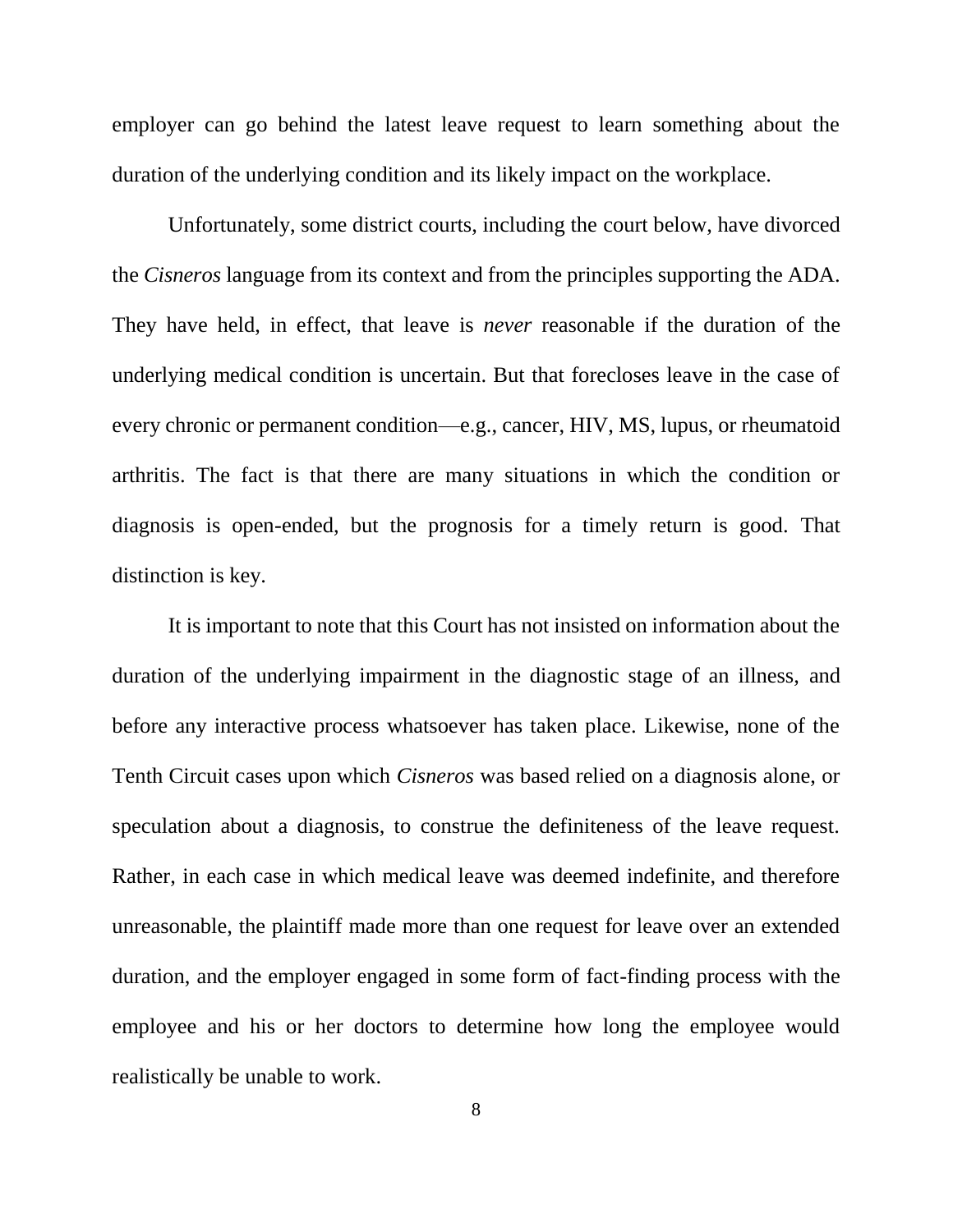The district court failed to appreciate that the *Cisneros* duration of impairment" analysis was bound up inextricably with the peculiar circumstances of that case. This Court could not have intended that someone like Ms. Punt, in the diagnostic stage of her illness, would be deprived of her job and the ADA's protection simply by virtue of her cancer diagnosis and her employer's uninformed speculation as to the prospect of future treatment. This is an implausible, untenable reading of *Cisneros*, and is inconsistent with the statute and the great weight of case law.

This case presents an opportunity for this Court to clarify its precedent. Employers still must request medical information before assuming that a requested period of leave will not be adequate. In many cases, the initial request for leave may be reasonable on its face, and not require further proof. If there is reason to doubt it, the question the employer should be seeking to answer in most cases will be the prognosis for a successful return to work, and by when, regardless of whether the diagnosis is permanent or long term, based on the best available medical evidence.

## **B. The District Court's Interpretation of the "Duration of Impairment" Rule Underminesthe Statutory Text and the Underlying Policies of the ADA**

The district court's application of the "duration of impairment" rule turns the statutory structure of the ADA on its head, and virtually guarantees that people with cancer and other chronic illnesses will be deprived of ADA protection based on their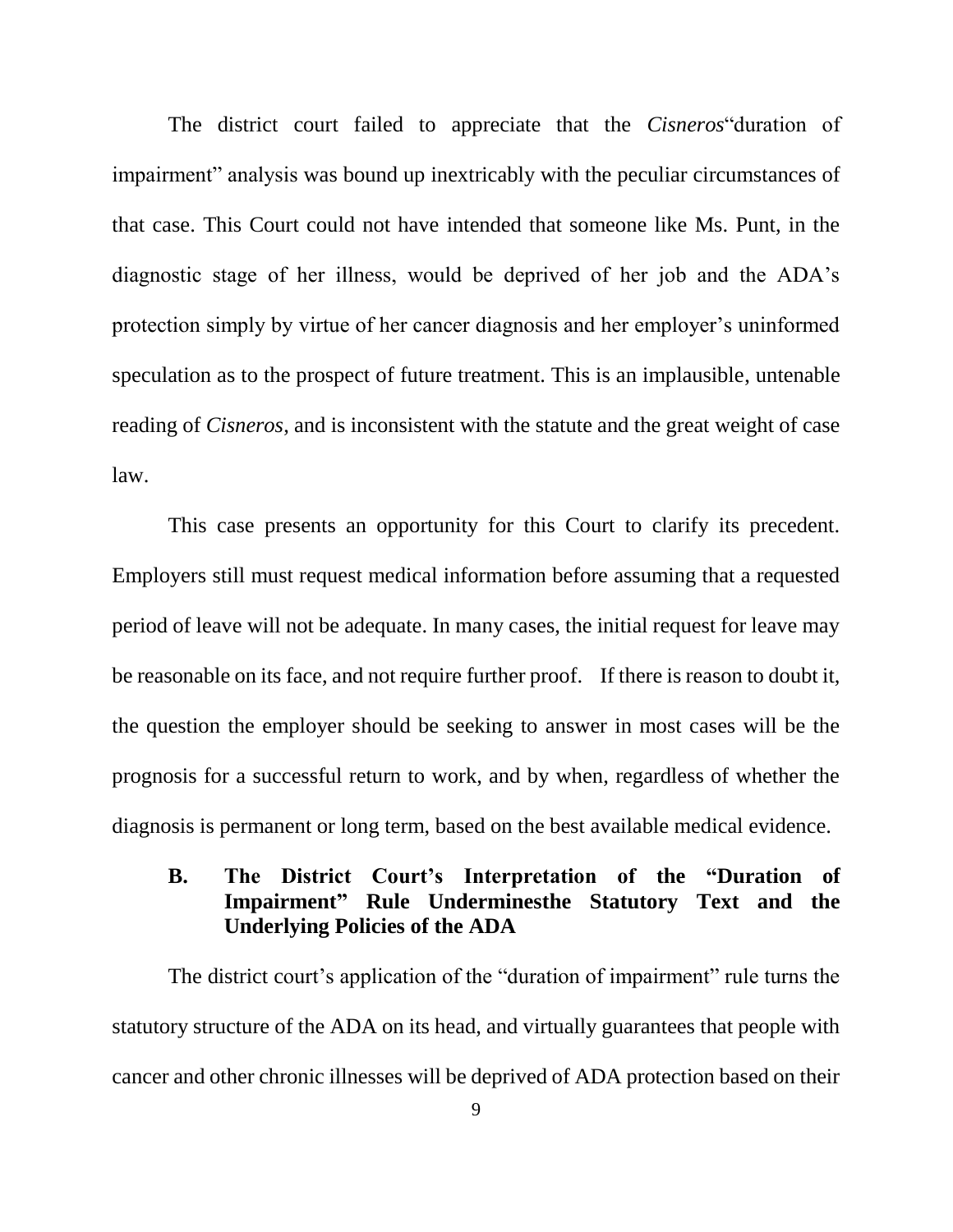diagnosis alone. When first given a diagnosis of cancer, employees cannot know the expected duration of their condition. Yet under the analysis by the court below, such individuals can be terminated from their jobs based on their employer's uninformed speculation as to what the course of the disease might be, and without any obligation to seek input from a treating professional or other medical expert. This analysis encourages employers to rush and fire the employee before the extent of the illness and the need for treatment can be medically determined, and before a meaningful interactive process can take place.

This clearly is inconsistent with the ADA's requirement to provide reasonable accommodations. Congress passed the ADA in 1990 "to provide a clear and comprehensive national mandate for the elimination of discrimination against individuals with disabilities."  $42 \text{ U.S.C.}$  §  $12101(b)(1)$ . It intended the scope of the ADA's protection to be broadly construed, and clearly anticipated that people with cancer and other chronic impairments would be protected.

Congress recognized that people with disabilities may sometimes need different treatment in order to receive equal employment opportunity. *U.S. Airways, Inc. v. Barnett*, 535 U.S. 391, 397 (2002).<sup>3</sup> Accordingly, the ADA defines

<sup>3</sup> *See also* Hickox & Guzman, *Leave as an Accommodation: When Is Enough, Enough?,*62 Clev. St. L. Rev. 437, 442 (2014); *and* Mark C. Weber, *Unreasonable Accommodation and Due Hardship*, 62 Fla. L. Rev. 1119, 1121–22 (2010) (describing the accommodation requirement as the "defining characteristic" of modern disability discrimination statutes, and the main thing that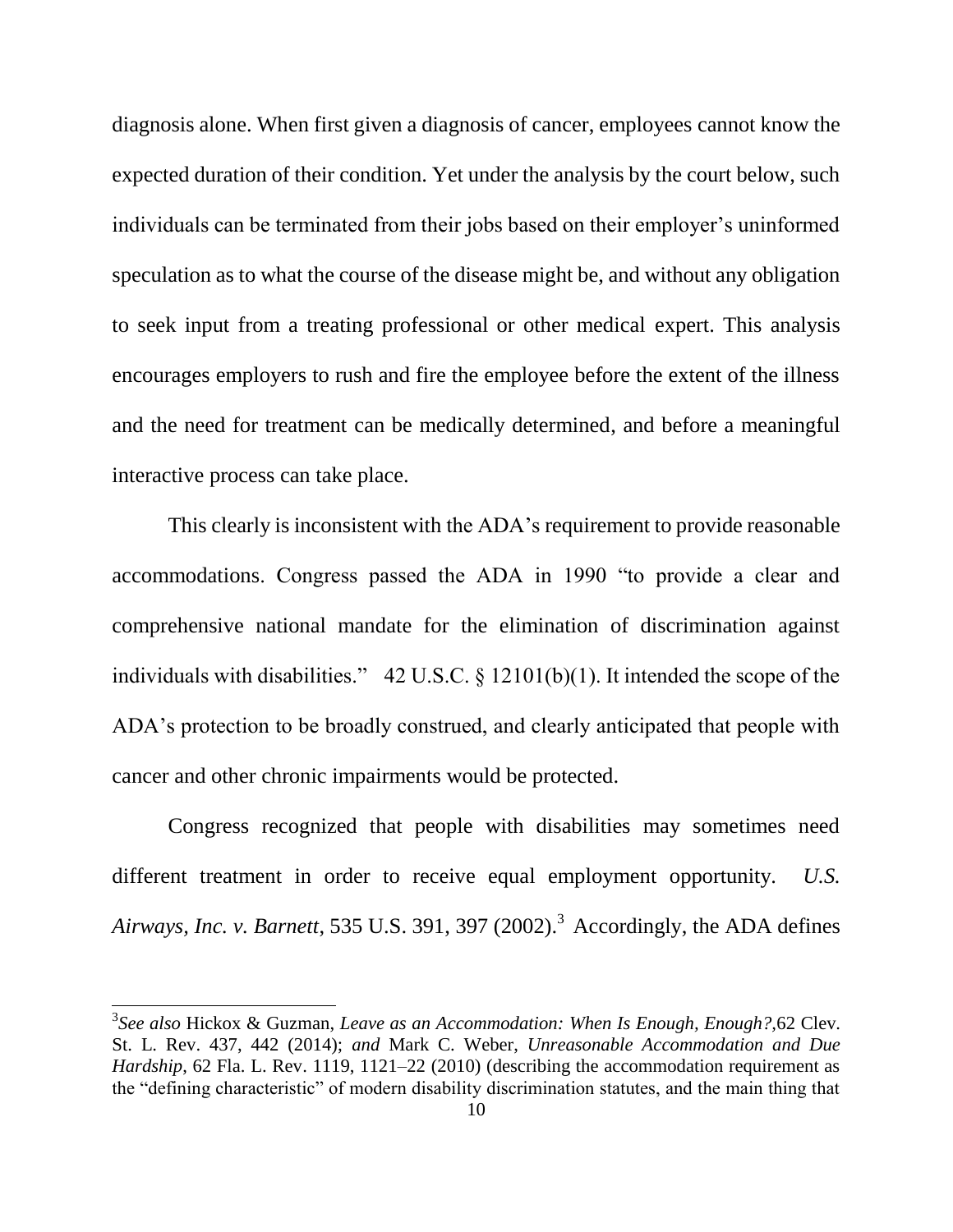the term "discrimination" to include, among other things, "not making reasonable accommodations to the known physical or mental limitations of an otherwise qualified individual with a disability." 42 U.S.C.  $\S$  12112(b)(5)(A). It also defines reasonable accommodation to include, *inter alia,* part-time or modified work schedules. 42 U.S.C.  $\S$  12111(9)(B). Similarly, it prohibits employers from denying job opportunities because the individual needs an accommodation. 42 U.S.C.  $\S$  12112(b)(5)(B).

The ADA also creates a defense for the employer if it can establish that providing the accommodation would create an undue hardship, 42 U.S.C. §12112  $(b)(5)(A)$ , meaning "an action requiring significant difficulty or expense." 42 U.S.C. §12111(10)(A). The burden is on the employer to prove that a requested accommodation would constitute an undue burden under the particular circumstances presented, including the extent and cost of the accommodation, as well as the nature, size, and operational needs of the business. 42 U.S.C. §12111(10)(B); *see also Barnett*, 535 U.S. at 402. Accordingly, the same request for accommodation might be reasonable in some cases but not others.*Garcia-Ayala v. LederleParenterals, Inc*., 212 F. 3d 638, 649 (1st Cir. 2000).This Court has stated that if the employer has "failed to carry its burden of demonstrating that any of the

sets them apart from laws that forbid discrimination on the basis of other immutable characteristics).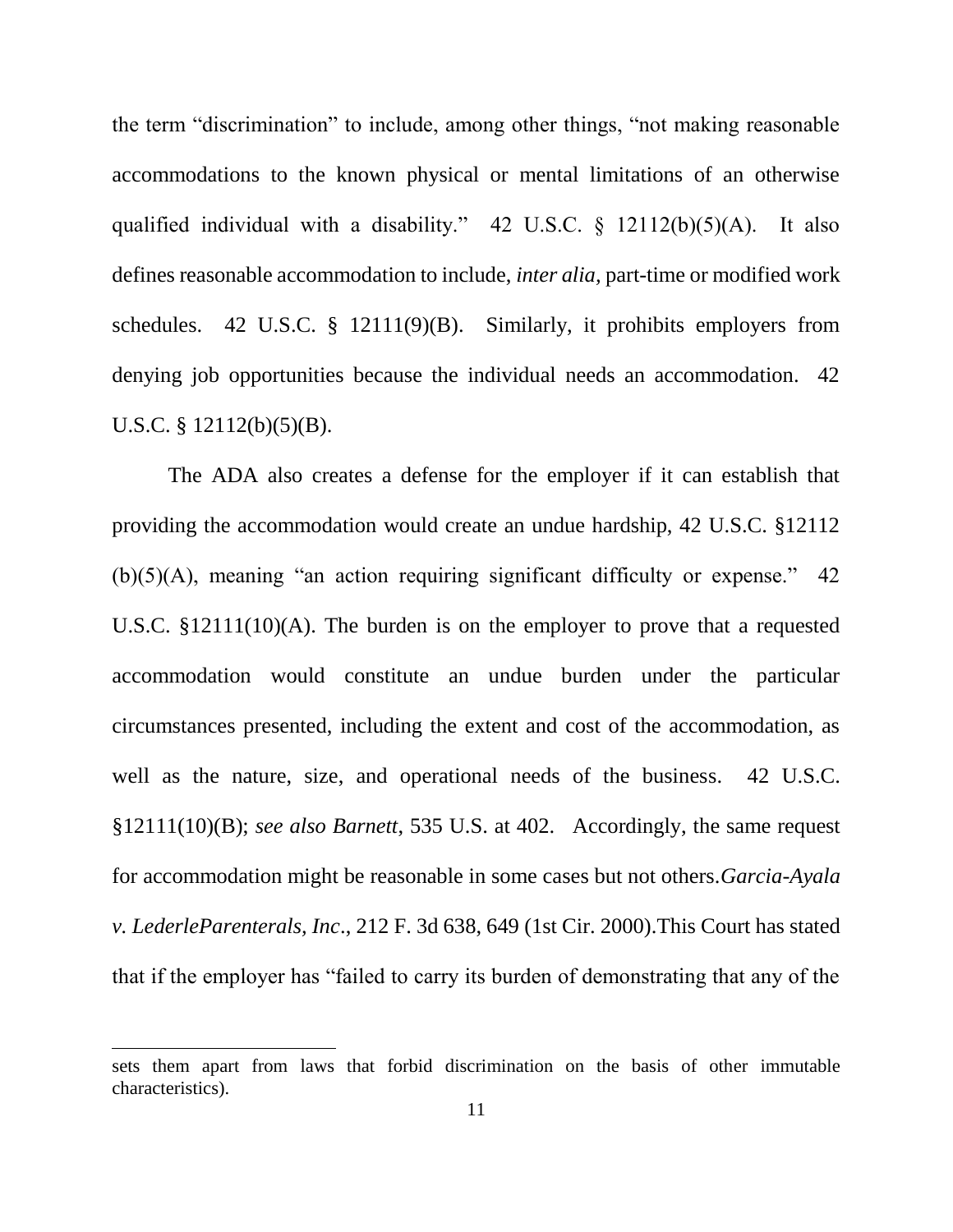alternative accommodations would have caused it undue hardship . . . we conclude that leave . . . was a reasonable accommodation." *Rascon*, 143 F.3d at 1335.

The key to the ADA's accommodation provision is the interactive process. ―The obligation to engage in an interactive process is inherent in the statutory obligation to offer a reasonable accommodation to an otherwise qualified disabled employee. The interactive process is typically an essential component of the process by which a reasonable accommodation can be determined." *Smith v. Midland Brake, Inc.*, 180 F.3d 1154, 1172 (10th Cir. 1999) (en banc). It is designed to "identify the precise limitations resulting from the disability and potential reasonable accommodations that could overcome those limitations."  $29$  C.F.R. § 1630.2(o)(3). This process is triggered when the employee places the employer on notice that he or she needs some assistance in the workplace due to a disability, *Midland Brake*,180 F.3d at  $1171-72$ , and it obligates the employer to engage with the employee in an "interactive dialogue" involving "good-faith communications," in order to identify reasonable accommodations.*Id*. at 1172–73.An employer who does not engage in the interactive process in good faith will be liable if a court concludes that it could have provided a reasonable accommodation but failed to do so. *Id.* at 1174.

As the courtbelow acknowledged, medical leave is a well- recognized form of

<sup>&</sup>lt;sup>4</sup> This is not a heavy burden, and the employee need not use any "magic words." *Midland Brake*, 80 F.3d at 1172 (and cases cited).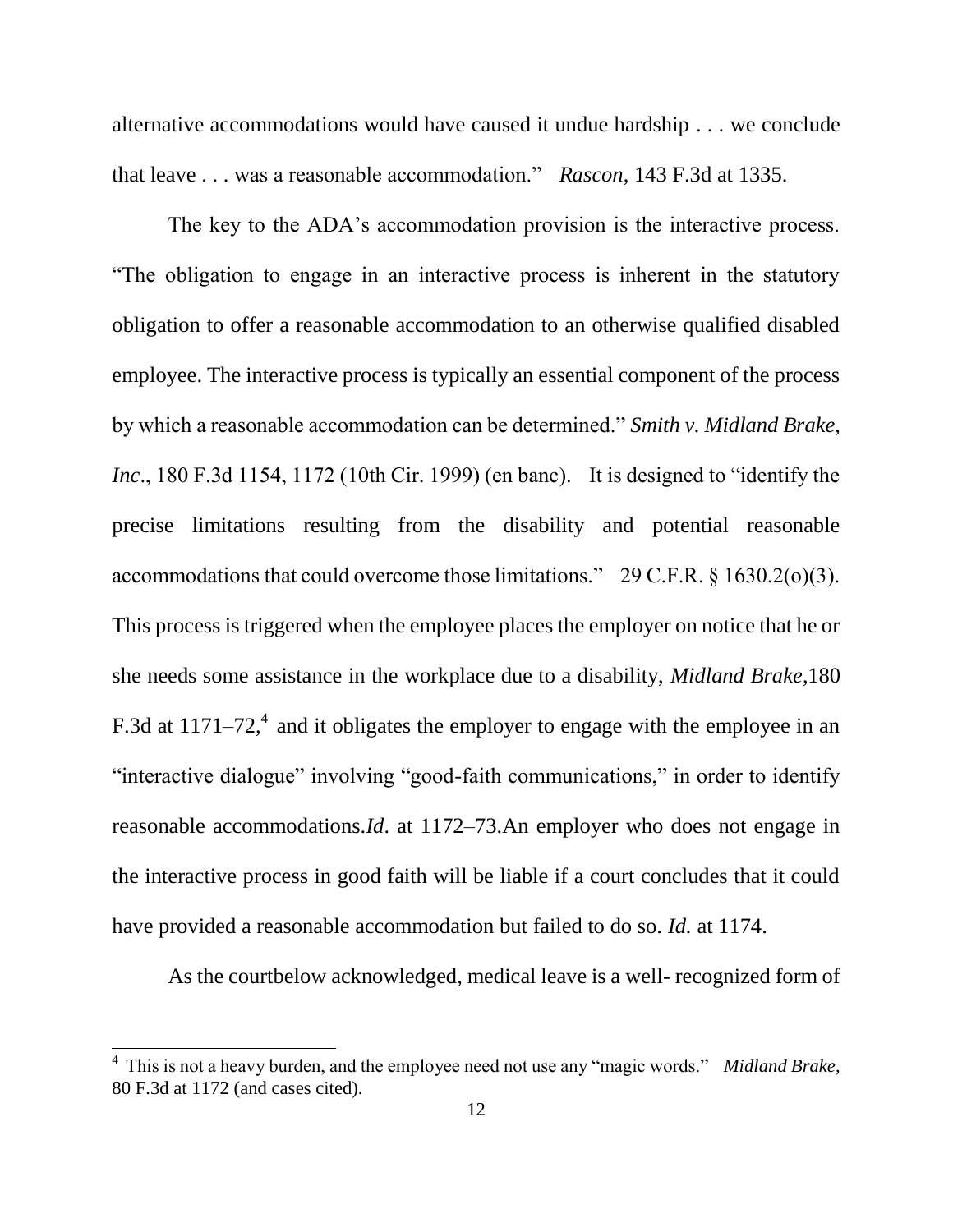reasonable accommodation. *Sanchez v. Vilsack,* 695 F.3d 1174, 1182 (10th Cir. 2012); *Rascon*, 143 F.3d at 1333–34 ("An allowance of time for medical care or treatment may constitute a reasonable accommodation.‖);*see also Barnett*, 535 U.S. at 397–98 (observing that the intended objectives of the reasonable-accommodation provision includes "breaks from work, perhaps to permit medical visits"). As *Cisneros* itself recognized, "such a request may allow an employee sufficient time to recover from an injury or illness such that the employee can perform the essential functions of the job (i.e., attend work) in the future." 226 F.3d at 1129 (*citing* 29 C.F.R. § 1630.2(o)). Thus, the need for a period of leave does not, by itself, render the employee unqualified. $5$ 

Although the ADA does not require employers to keep an employee on medical leave indefinitely, there is a difference between a request for a leave of an approximate duration and one for indefinite leave. *Graves v. Finch Pruyn& Co., Inc.,* 457 F.3d 181, 185–86 (2d Cir. 2006); *Haschmann v. Time Warner Entertainment Co., LP,* 151 F. 3d 591, 601 (7th Cir. 1998). The ADA does not define how long or short a leave request must be to qualify as "reasonable," precisely because the inquiry is individualized by definition, and depends on the circumstances of each case at the time the request is made. Likewise, the question of

<sup>5</sup> *See also Criado v. IBM Corp*., 145 F. 3d 437, 443 (1st Cir. 1998) (one- year leave was reasonable as it fell within employer's leave policy and would allow time to design effective treatment program); *Kimbro v. Atlantic Richfield Co*., 889 F.2d 869, 879 (9th Cir. 1989) (leave was justified to allow doctor to formulate an effective treatment for migraines).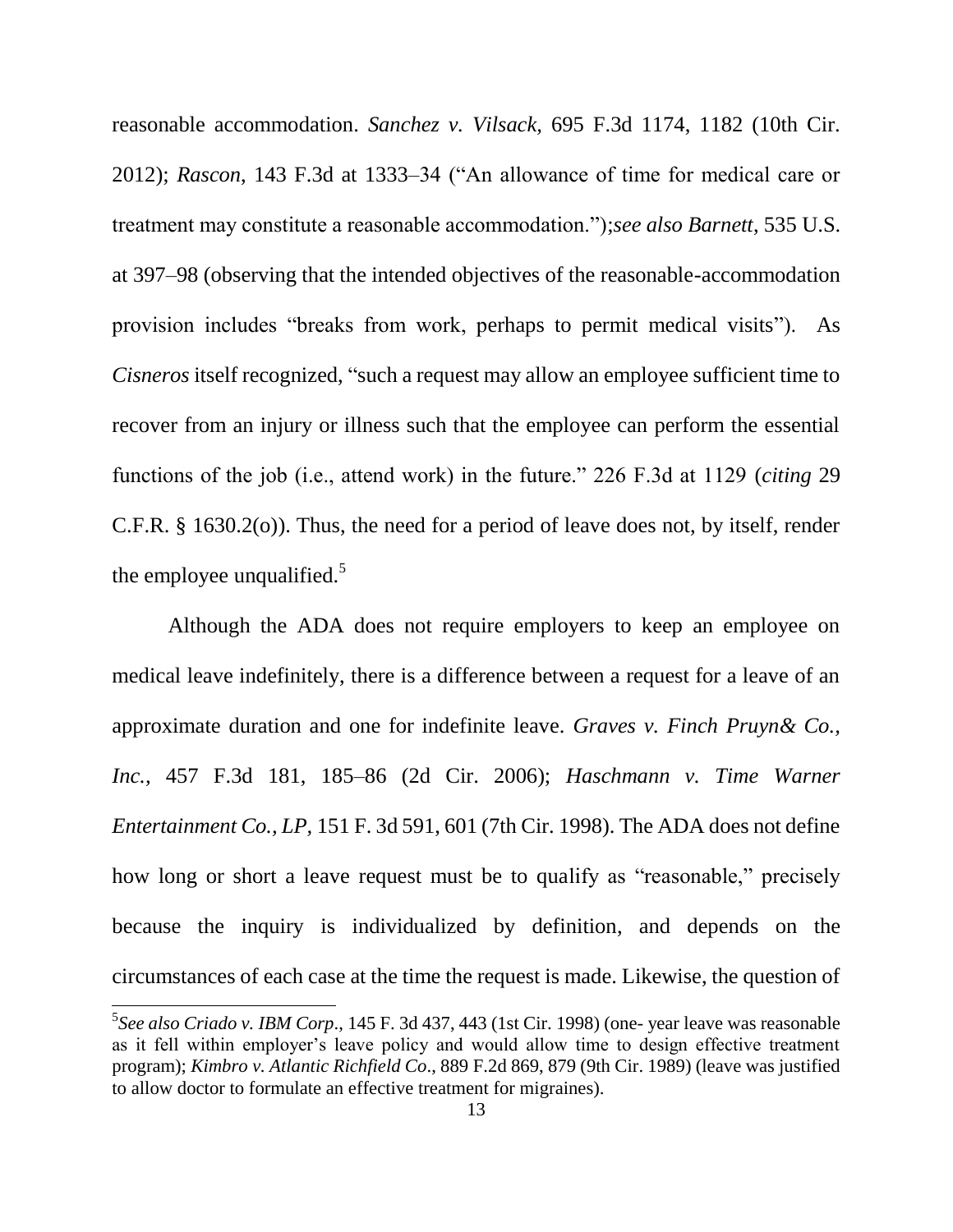undue hardship requires a case-specific analysis. *Barnett*, 535 U.S. at 402 ("Once the plaintiff has made this showing [of facial reasonableness], the defendant/employer then must show special (typically case–specific) circumstances that demonstrate undue hardship in the particular circumstances."

Like any other request for accommodation, a request for medical leave triggers the interactive process, which will involve a variety of factors including, e.g., the nature of the illness, the amount of time requested, whether the employer has already granted leave, the employer's leave policies, how many employees it has, and any impact the leave would have on its operations. *SeeRascon,* 143 F.3d at 1334.

Finally, the question of qualification should not be based on speculation that the employee may require accommodation in the future or be unable to work at all.<sup>6</sup>Were it otherwise, the fact that someone is diagnosed with a progressive illness that might someday require additional accommodation would allow the company to deprive the individual of a job he or she is perfectly capable of performing at the present time, with or without accommodation, based on speculation. Allowing uninformed concerns to legitimize discrimination against specific classes of people based on their diagnoses would vitiate the effectiveness of the ADA, and would

 ${}^{6}$ See H.R. REP. No. 101-485(II), 1990 WL 125563 ("The term 'qualified' refers to whether the individual is qualified at the time of the job action in question; the possibility of future incapacity does not by itself render the person not qualified.")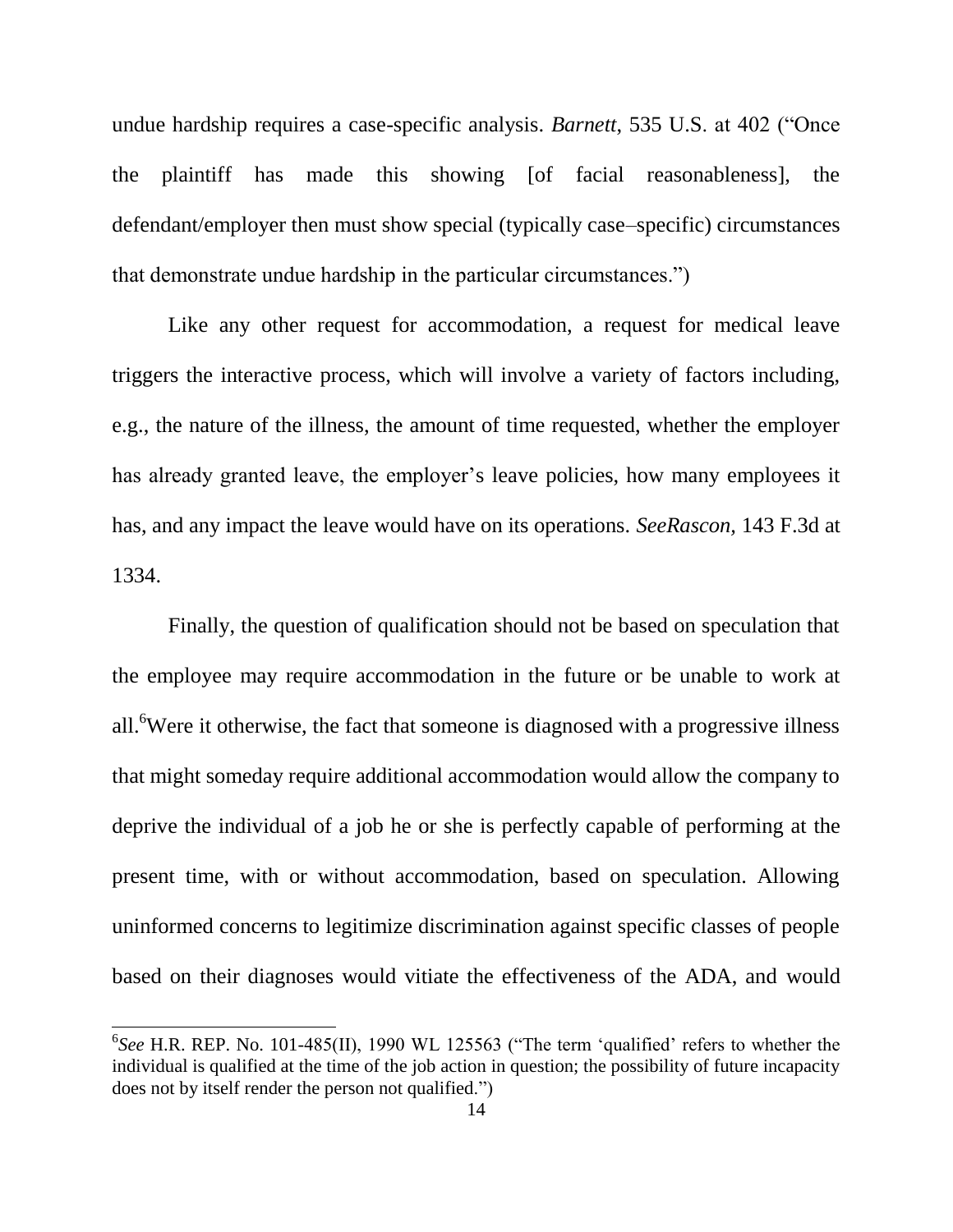undermine Congress's intent that stereotypes and generalizations not deprive people with disabilities of equal employment opportunities. *Sch. Bd. of Nassau Cty., Fla. v. Arline*, 480 U.S. 273, 287 (1987) (To determine whether an employee is qualified, ―in most cases, the district court will need to conduct an individualized inquiry and make appropriate findings of fact. Such an inquiry is essential if § 504 is to achieve its goal of protecting handicapped individuals from deprivations based on prejudice, stereotypes, or unfounded fear . . ."). As the U.S. Supreme Court has stated further under the ADA's predecessor statute, "mere possession of a handicap is not a permissible ground for assuming an inability to function in a particular context." *Southeastern Cmty.Coll. v. Davis*, 442 U.S. 397, 405 (1979).

### **C. The ADAAA Was Enacted In Part to Restore the Full Protections of the Law for Employees Diagnosed With Cancer**

The impact of the district court's analysis on individuals with cancer is clear. Many employees are diagnosed with cancer and most of them will need leave for treatment, yet a great number are still able to work. Regardless, if at the time of initial diagnosis the employee does not know the exact duration of the cancer, he or she can be fired. Not only is such a rule inconsistent with the ADA's accommodation analysis (as shown above), it is in stark opposition to clear Congressional intent to protect workers with cancer.

To Congressional consternation, the expansive promise of the ADA was for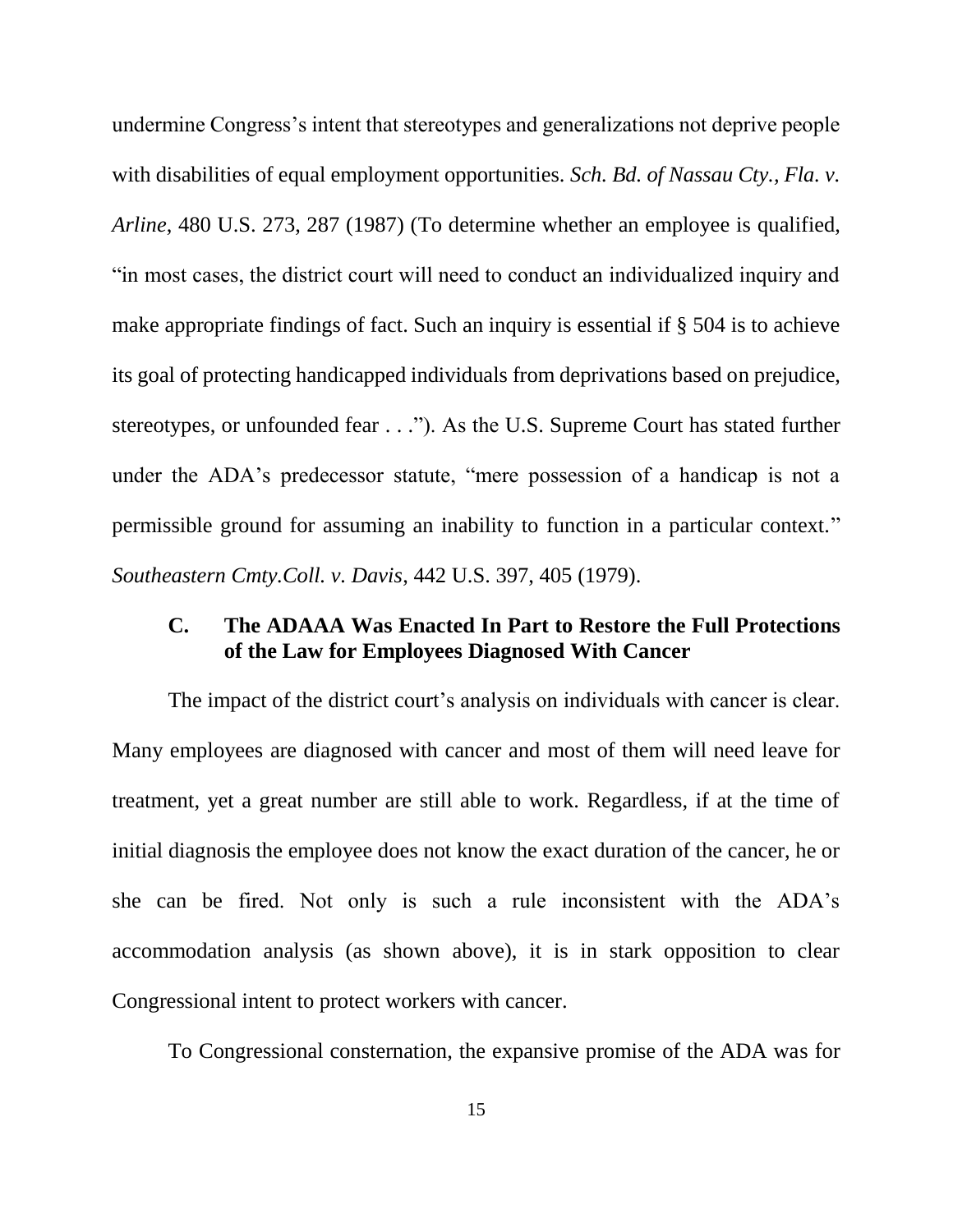many years significantly compromised, or denied altogether, for thousands of individuals subjected to inappropriately restrictive judicial interpretations of what constituted a "disability" under the Act. People with cancer fared particularly badly, even when discrimination was clear, because the courts found their conditions were not ADA disabilities.<sup>7</sup>

Congress amended the ADA in 2008 "to carry out the ADA's objectives  $\dots$ by reinstating a broad scope of protection to be available under the ADA." ADA Amendments Act of 2008, Pub. L. 110-325 § 2(b)(1), 122 Stat. 3553, 3554 (2008). One purpose of the ADAAA was to convey "that the primary object of attention in cases brought under the ADA should be whether entities covered under the ADA have complied with their obligations,"*Id*. at  $\S$  2(b)(5). It also re-emphasized that as a remedial statute, the definition of disability was to be broadly construed "to the maximum extent permitted by its terms." 42 U.S.C. §12102(4)(A); *see also* 

<sup>7</sup> *See, e.g., Garrett v. Univ. of Alabama at Birmingham Bd. of Trustees*, 507 F.3d 1306, 1315 (11th Cir. 2007) (nurse who returned to work following cancer treatment failed to show a disability); *Burnette v. LFW, Inc*., 472 F.3d 471, 483–84 (7th Cir. 2006) (plaintiff fired during process of prostate-cancer diagnosis not protected because he was not yet substantially limited in working); *Ellison v. Software Spectrum*, 85 F.3d 187 (5th Cir. 1996) (plaintiff's breast cancer, which required radiation treatment, six weeks of modified work schedule, and four months of significant side effects, was not a disability); *Alderdice v. Am. Health Holding, Inc*., 118 F. Supp. 2d 856, 863–65 (S.D. Ohio 2000), *aff'd*, 37 F. App'x 185 (6th Cir. 2002); *Hirsch for Estate of Hirsch v. Nat'l Mall & Serv., Inc*., 989 F. Supp. 977, 981–82 (N.D. Ill. 1997) (even life-threatening or fatal diseases are not necessarily disabilities); *Madjlessi v. Macy's West, Inc*., 993 F. Supp. 736, 738 (N.D. Cal. 1997) (despite direct evidence that plaintiff lost her job because employer "did not want someone" with breast cancer in management," the court concluded that she did not have a disability, even though she worked during ten months of cancer treatment). *See alsoWorking with Cancer*, *supra*, at n. 176 (collecting cases).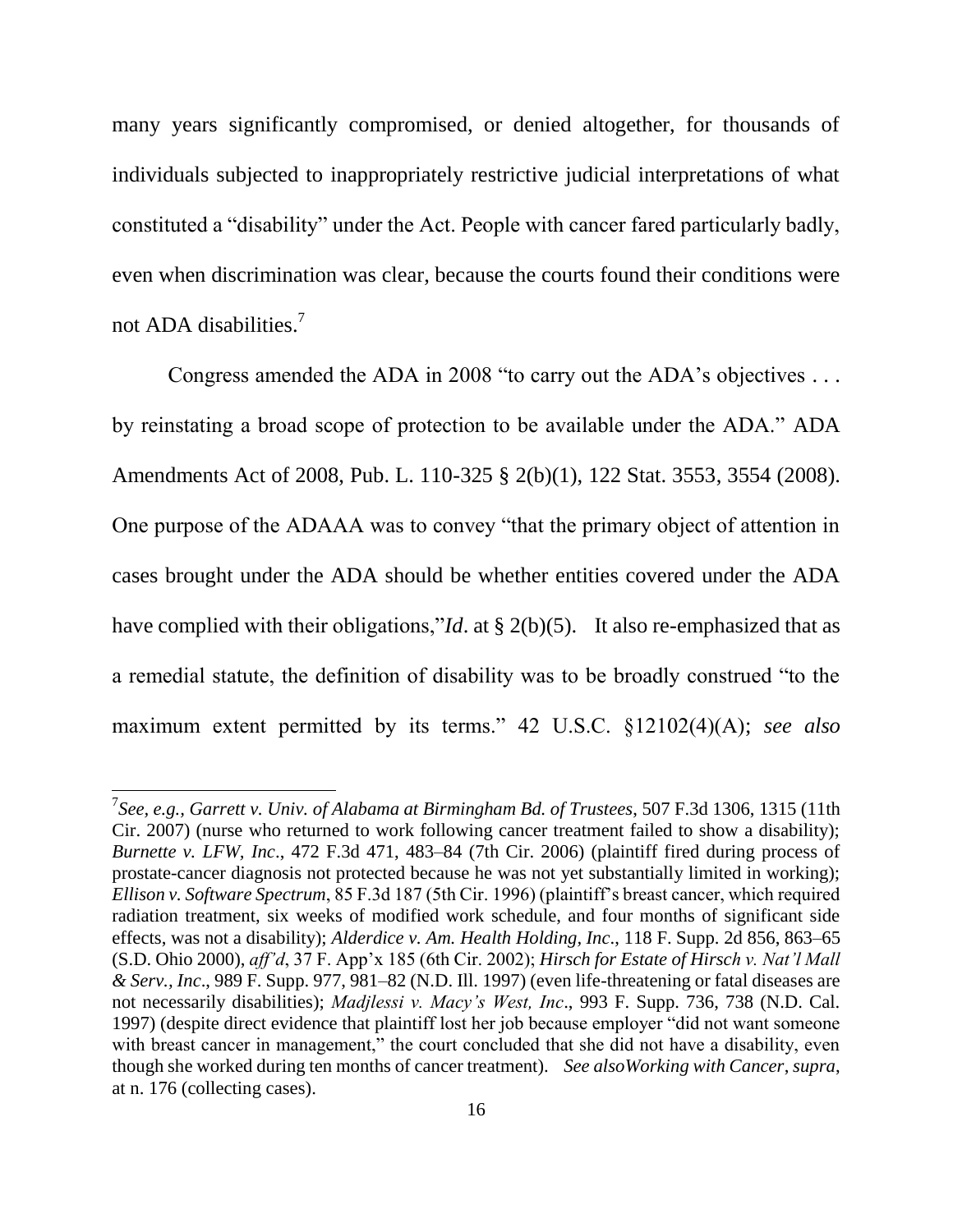Statement of Sen. Hatch, 154 Cong. Rec. S8342, S8354 (Sept. 11, 2008) ("This reflects what courts have held about civil rights statutes in general and what courts held about the ADA in particular before the Toyota decision; namely, that they should be broadly construed to effect their remedial purpose."

Cancer, of course, was front and center in this Congressional effort:

[W]e could not have fathomed that people with . . . cancer . . . would have their ADA claims denied because they would be considered too functional to meet the definition of disabled.

H.R. Rep. 110-730, Pt. II, 110th Cong., 2d Sess., at p. 10 (June 23, 2008) (quoting Majority Leader Hoyer).Congress intended that the ADA apply to people with cancer. And cancer treatment is a growing success story; many people with a cancer diagnosis can (and do) work, as a result of cures, remission, control, or simply the slow-growing nature of certain cancers. Yet the lower court's misunderstanding of *Cisneros* resurrects barriers to ADA protection that once more Congress "could not have fathomed." This Court should correct that misunderstanding.

# **II. THE "DEFINITE DURATION" RULE SHOULD BE CLARIFIED OR ELIMINATED**

The district court construed the "duration of impairment" standard to allow the employers here to terminate Ms. Punt based on nothing more than her diagnosis, and an assumption that she would need future leave. This elevated the court-created ―duration of impairment‖ standard in *Cisneros* above the clear statutory requirement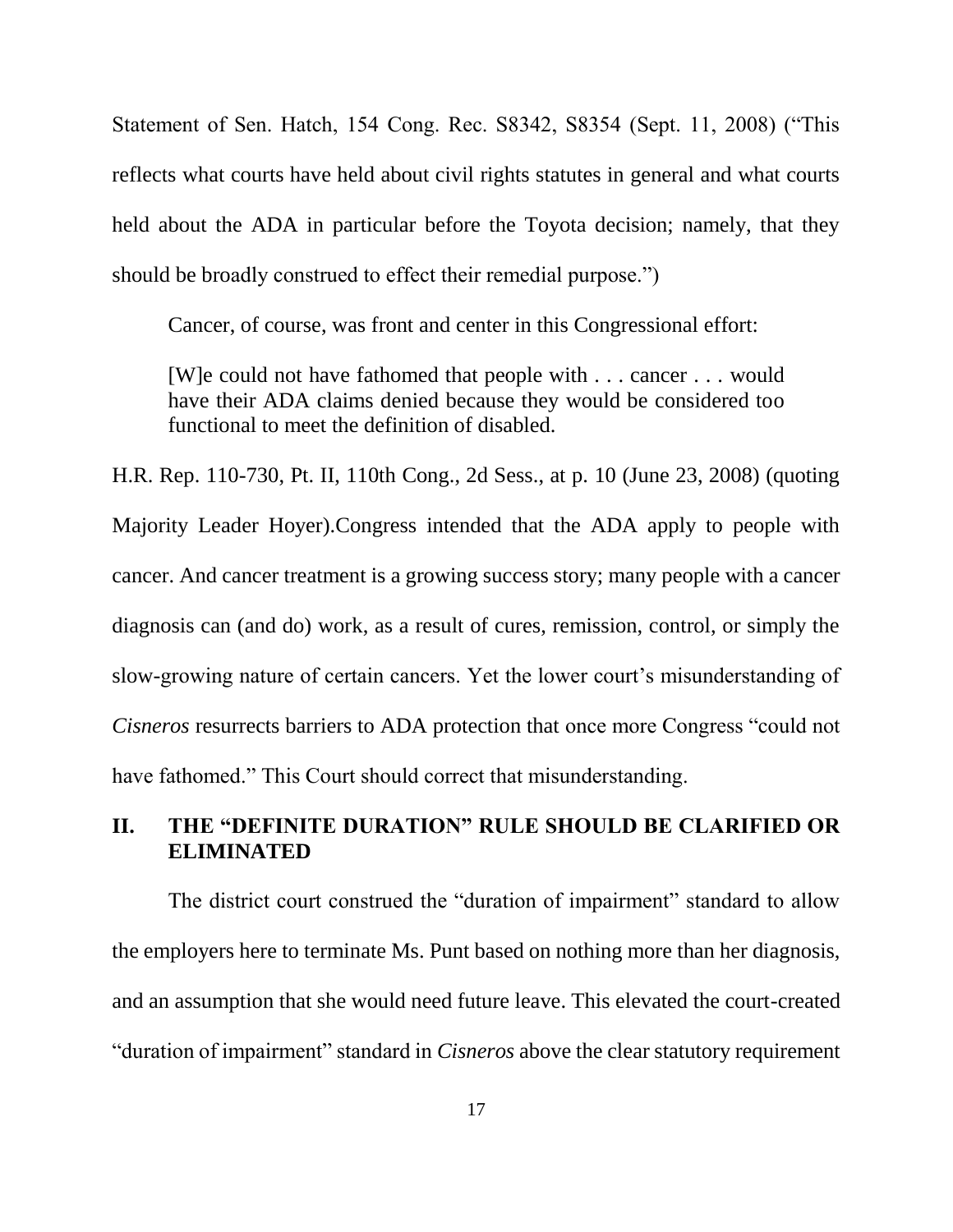that reasonable accommodation, including medical leave, be provided unless it creates an undue hardship. 42 U.S.C. §12112 (b)(5)(A).

The ADA cannot credibly be interpreted to allow self-imposed ignorance to replace an employer's statutory duty to both engage in the interactive process and demonstrate that the leave request would constitute an undue burden. This type of uninformed, knee-jerk employment action divorced from an individualized factual inquiry leads to the very type of blanket exclusion neither the text of the ADA or its underlying policies permit. *See Arline*, 480 U.S. at 284 (Congress sought "to ensure that handicapped individuals are not denied jobs or other benefits because of the prejudiced attitudes or the ignorance of others.")

There is no statutory basis for treating a request for medical leave any differently from any other accommodation request, and certainly no authority for doing so based on diagnostic labels and uneducated assumptions. <sup>8</sup> Such a construction would preclude people with cancer or other chronic conditions from ever being eligible for medical leave under the ADA. *See Cehrs v. Northeast Ohio Alzheimer's Research Ctr.*,155 F.3d 775, 782 (6th Cir. 1998) ("The presumption that uninterrupted attendance is an essential job requirement improperly dispenses with

l

<sup>8</sup> As the First Circuit Court of Appeals discussed in *Garcia-Ayala*, formulaic and unvarying requirements for definiteness do not meet the requirement of individualized inquiry the ADA demands. This is problematic enough by itself, but it is compounded when the employee makes a reasonable request for medical leave and the employer fails to show that granting it would create any form of hardship. 212 F. 3d at 654–55.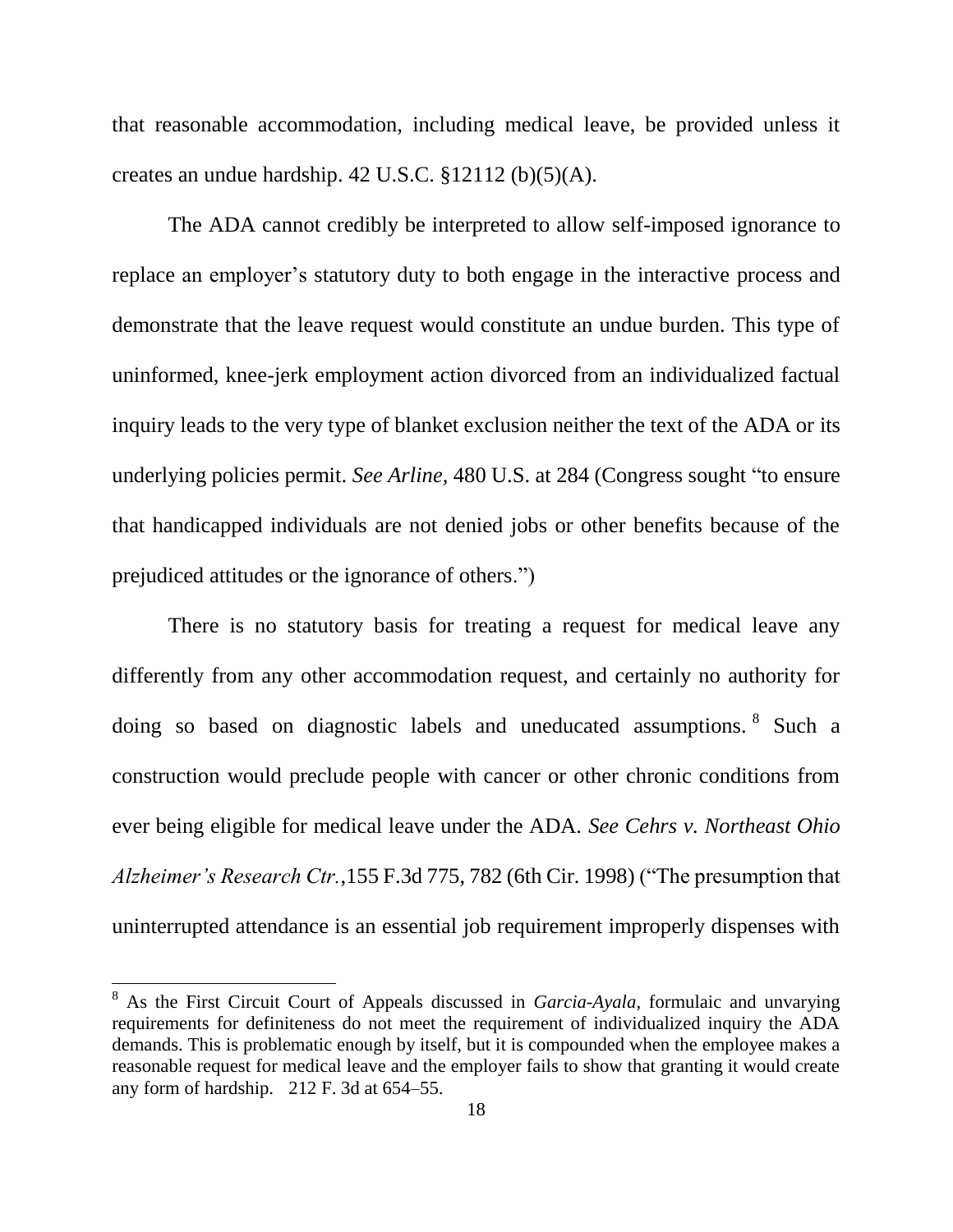the burden-shifting analysis set forth in *Monette*. Under such a presumption, the employer never bears the burden of proving that the accommodation proposed by an employee is unreasonable and imposes an undue burden upon it."). <sup>9</sup>This reading of *Cisneros* is inconsistent with the ADA and it amendments. It is also undercut by post-*Cisneros* Supreme Court precedent.

Two years after *Cisneros,* the Supreme Court decided *U.S. Airways v. Barnett*. The *Barnett* majority began by confirming the reason for, and breadth of, the ADA's accommodation obligation.535 U.S. at 397–98. But it also reflected the Court's resistance to *per se* accommodation requirements in a variety of ways.

First, *Barnett* rejected the argument that accommodations could be denied simply because they are inconsistent with neutral employer policies.*Id*. at 397 (―While linguistically logical, this argument fails to recognize what the Act specifies, namely, that preferences will sometimes prove necessary to achieve the Act's basic equal opportunity goal."). Second, the majority confirmed that the employee's only obligation is to point to a type or method of accommodation that is *facially reasonable*, i.e., one that appears reasonable in the run of cases.*Id*. at

 $\overline{\phantom{a}}$ 

<sup>9</sup> *See Leave as an Accommodation* at 476 (describing how allowing employers to discharge with impunity when the need for leave cannot be predicted with "total certainty" gives them a strong incentive to do so as soon as possible, especially during the diagnostic period before employees are able to obtain the medical information they need to predict when they can return to work. This also averts the statutory obligation of the courts to consider whether a medical leave would constitute an undue hardship on the employer).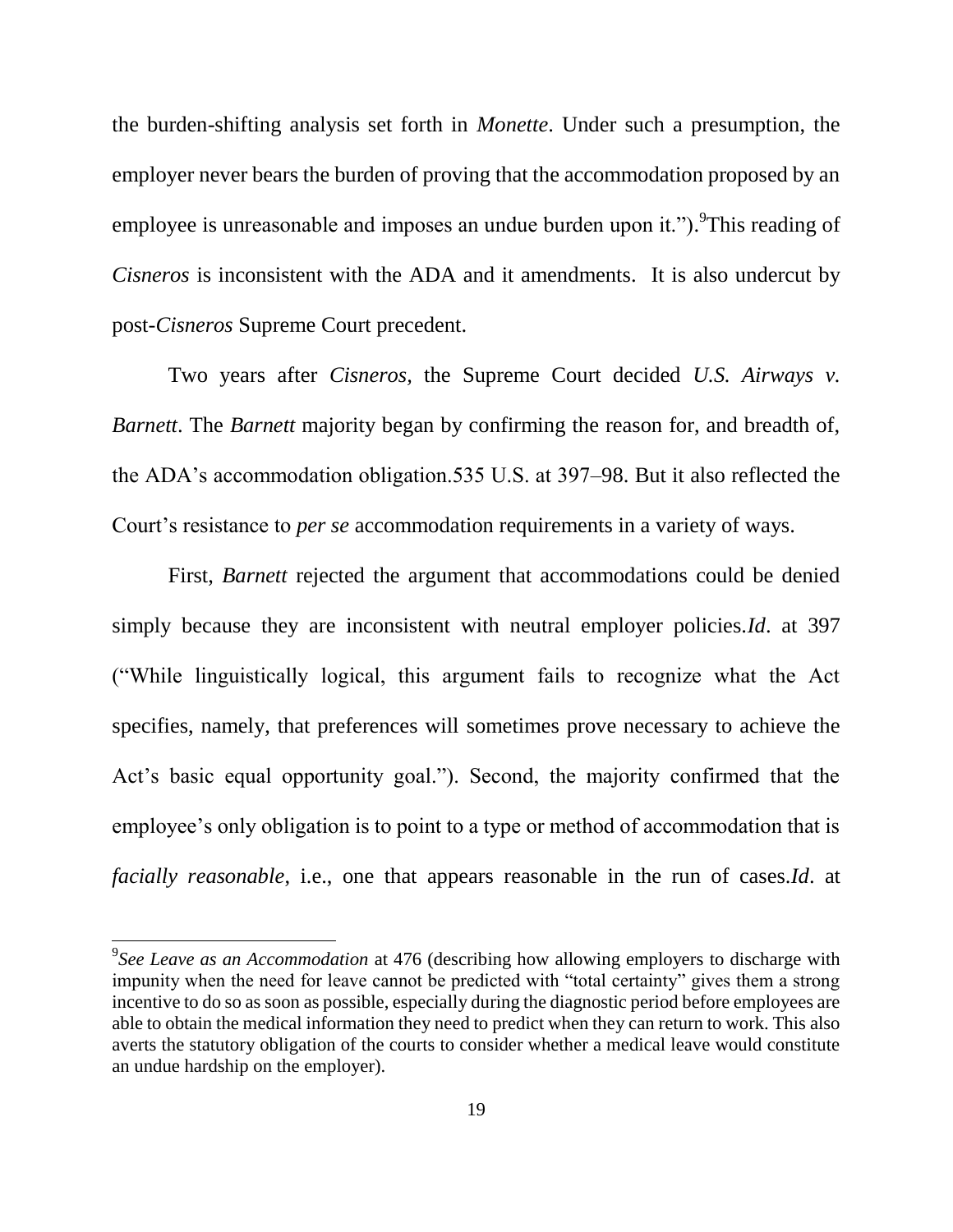401–02;*see also Id.* at 410 (O'Connor, J., concurring) ("In other words, the plaintiff must show that the method of accommodation the employee seeks is reasonable in the run of cases.‖). Third, *Barnett* recognized that leave for medical treatment is a type of reasonable accommodation.*Id*. at 398.Fourth, it held that even if an accommodation might be contrary to a policy that is otherwise favored because it is non-discriminatory (in *Barnett*, a seniority policy applicable to transfers), there might still be special fact-specific circumstances that require such a policy to be flexed.*Id*. at 406.

*Barnett* also provides further support for the importance of the interactive process. *Id.* at 410 (Stevens, J., concurring) ("The Court of Appeals also correctly held that there was a triable issue of fact precluding the entry of summary judgment with respect to whether petitioner violated the statute by failing to engage in an interactive process concerning respondent's three proposed accommodations. This latter holding is untouched by the Court's opinion today.") (citations omitted).

To the extent that *Cisneros* could have been read as suggesting what the district court below concluded—that an employee can be denied medical leave by virtue of a cancer diagnosis, without an interactive process and without an individualized inquiry, based solely on the employer's speculation as to an employee's potential need for future accommodation—it should be clarified,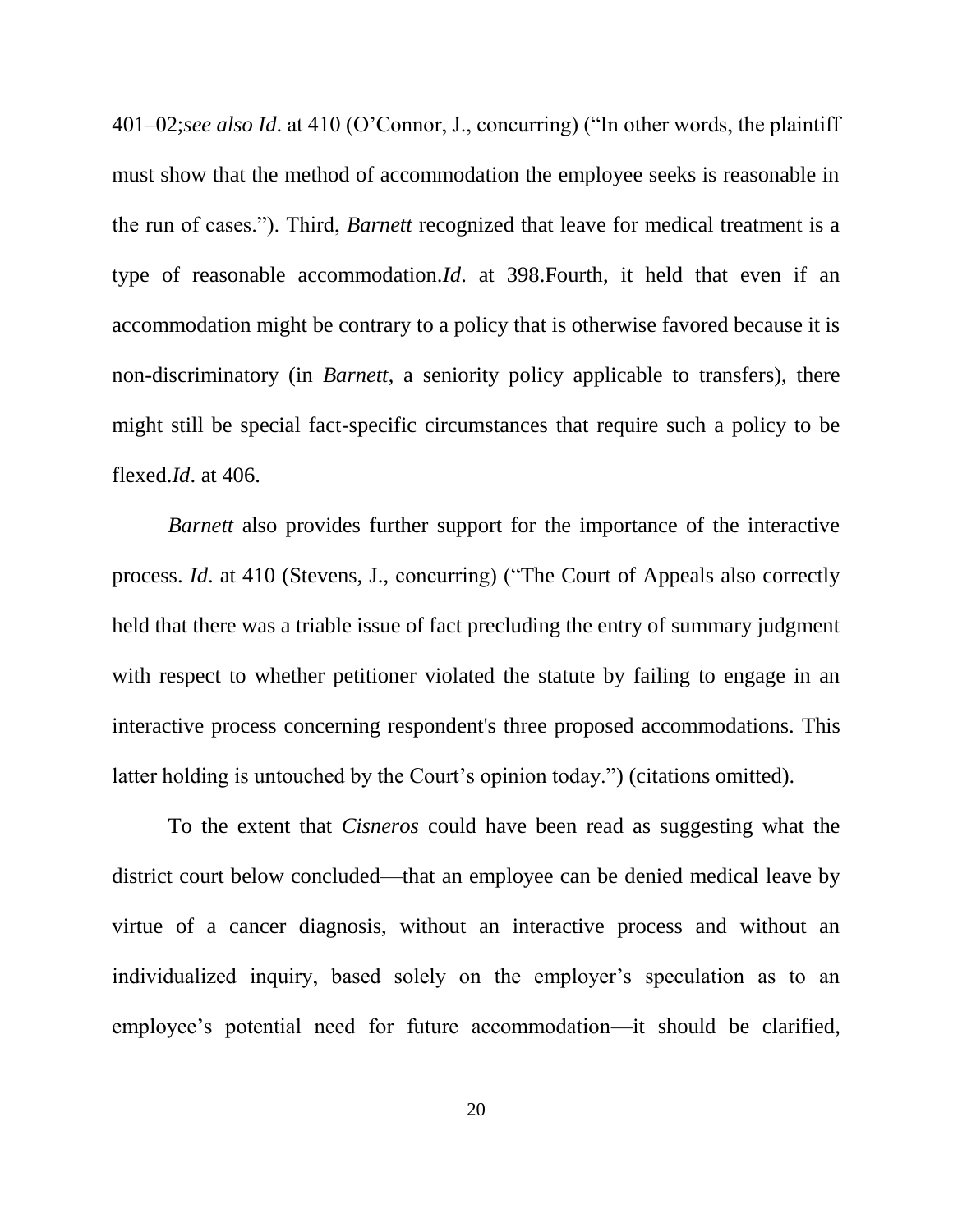modified, or overruled. <sup>10</sup> Such a construction is inconsistent with the ADA's statutory framework, and as shown above, it directly undermines the ADAAA, which was enacted in part to ensure that people with cancer and other chronic illnesses would be protected from employment discrimination based on those conditions.

This Court should provide guidance to district courts presented with requests for medical leave under the accommodation provisions of the ADA in accordance with the following principles:

*First*, the ADA's protection is not limited to persons with disabilities of finite duration. The relevant inquiry is whether the person is objectively qualified at the time they make their accommodation requestand whether that request is reasonable.

*Second,*an employee's request for medical leave, as opposed to some other form of accommodation, does not allow employers to bypass the interactive process. *Barnett* precludes such aninterpretation,and even before *Barnett,* circuit courts rejected such a notion, because it would exclude preemptively from the ADA's

l

<sup>10</sup> The need for clarification is particularly evident given non-precedential post-*Cisneros* decisions characterizing *Cisneros* as more broadly concluding that a diagnosis of an illness without a clear end-point is automatically disqualifying and precludes relief. *E.g.,Valdez v. McGill*, 462 Fed. Appx.814, 818 (10th Cir. 2012); *Murphy v. Samson Resources, Inc*., No. 12-5084 (10th Cir. 2013). A course correction is needed to avoid further departures from the ADA's statutory requirements.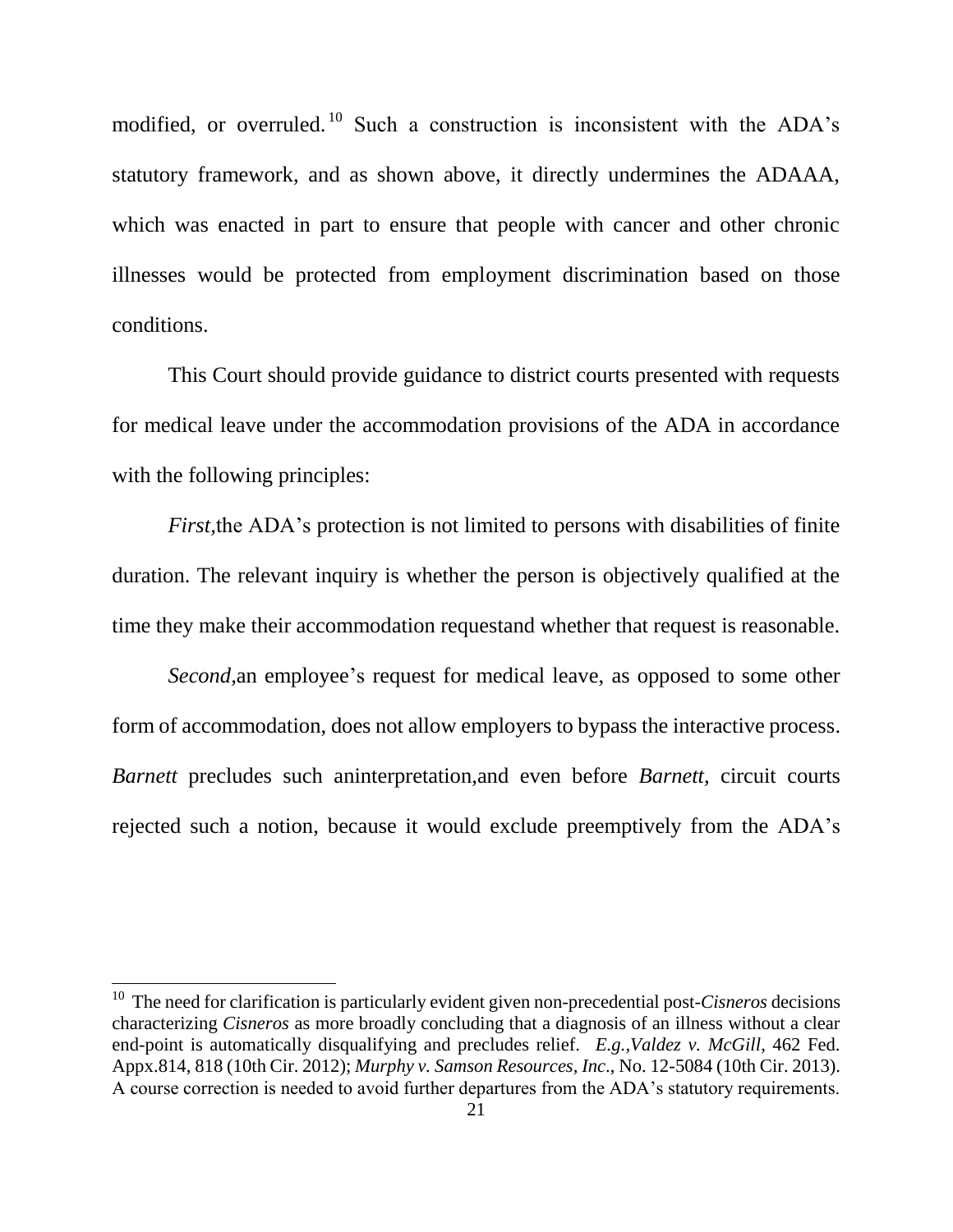protection any employee with a chronic condition who requires some form of medical leave. $11$ 

*Third,* the ADA specifically precludes denying job opportunities because the individual needs an accommodation. 42 U.S.C. §12112(b)(5)(B). Just as employers cannot discriminate on the basis of perceived disabilities, they cannot discriminate on the basis of perceived need for future accommodation. *Cain v. Hyatt Legal Servs.*, 734 F. Supp. 671, 682–83 (E.D. Pa. 1990). This is particularly true during the diagnostic phase of an illness.<sup>12</sup>Under the district court's analysis, by contrast, employees can be terminated before they know how long they will be sick, much less how much time they will need for recovery, solely based on their diagnosis and the employer's unfounded speculation about how the illness will impact their productivity, reliability, and longevity in the job over time. This is exactly what happened in this case and it is the type of stereotype-driven discrimination the ADA was intended to prevent. *Arline*, 480 U.S. at 285–86. "The statute seeks to diminish or eliminate the stereotypical thought processes, the thoughtless actions, and the hostile reactions that far too often bar those with disabilities from participating fully

 $\overline{\phantom{a}}$ 

<sup>&</sup>lt;sup>11</sup>See, e.g., Haschmann v. Time Warner Entertainment Co., LP, 151 F. 3d 591 (7th Cir. 1998) (upholding jury verdict for plaintiff because the employer's only response to plaintiff's request for a short medical leave was a termination notice).

<sup>12</sup>*See Shepherd v. Honda of America Mfg., Inc*., 160 F. Supp. 2d 860, 868–69 (S.D. Ohio 2001) (sufficient evidence to support a jury verdict in favor of the plaintiff where the employer terminated the plaintiff the day she made her leave request, before she could have her condition assessed).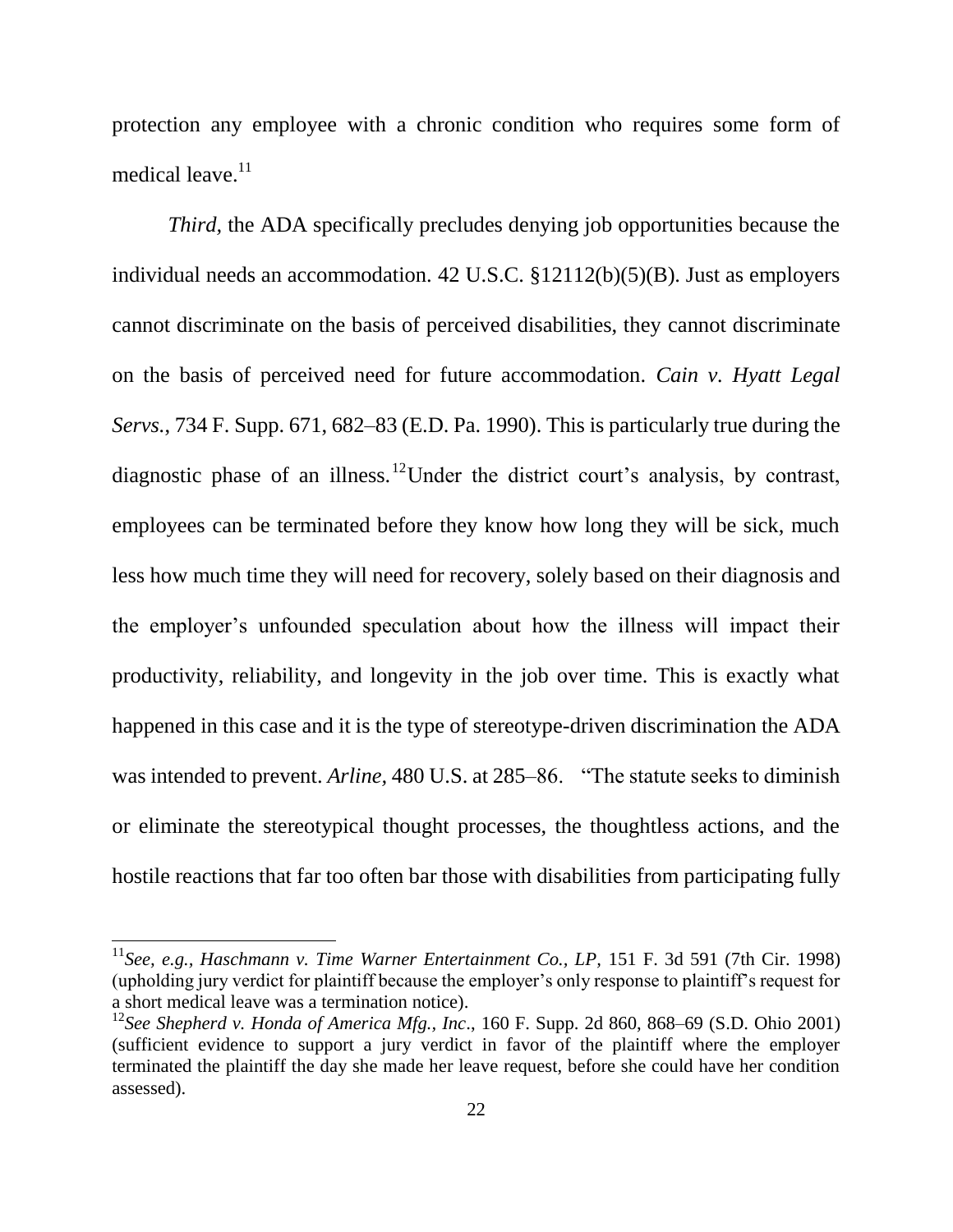in the . . . workplace." *Barnett*, 535 U.S. at 401. Moreover, it contravenes what Congress intended to accomplish by way of the ADA amendments, i.e., to rectify the exclusion of employees with cancer from the Act's protection.

*Fourth*, the interactive process is not optional; it is the bedrock of the ADA's structure and central to its mission. It provides the basis for a reasoned and informed decision as to whether the accommodation can be provided without undue hardship. Thus, the ADA does not permit an employer to bypass the interactive process, fire the employee before she can obtain medical information as to her condition or the extent of her treatment, and then claim that the leave request was "indefinite" and the "duration of impairment" unclear. The burden of uncertainty should not fall on the employee, especially, as in this case, when the employer makes no effort to ascertain what it wants or needs to know.

*Fifth*,the EEOChas affirmed that employers are not excused from the interactive process when an employee with cancer makes a leave request.<sup>13</sup> This is particularly true during the diagnostic phase of his or her illness, even without an exact return to work date. "Although many types of cancer can be successfully treated—and often cured—the treatment and severity of side effects often are

<sup>13</sup>EEOC Enforcement Guidance: *Reasonable Accommodation and Undue Hardship Under the Americans with Disabilities Act*915.002, "Other Reasonable Accommodation Issues," Question No. 39 Example A (employer must grant two days of leave per week for six weeks, to allow for chemotherapy and the recovery from side effects), *available at*  http://www.eeoc.gov/policy/docs/accommodation.html (last visited Apr. 3, 2016).

l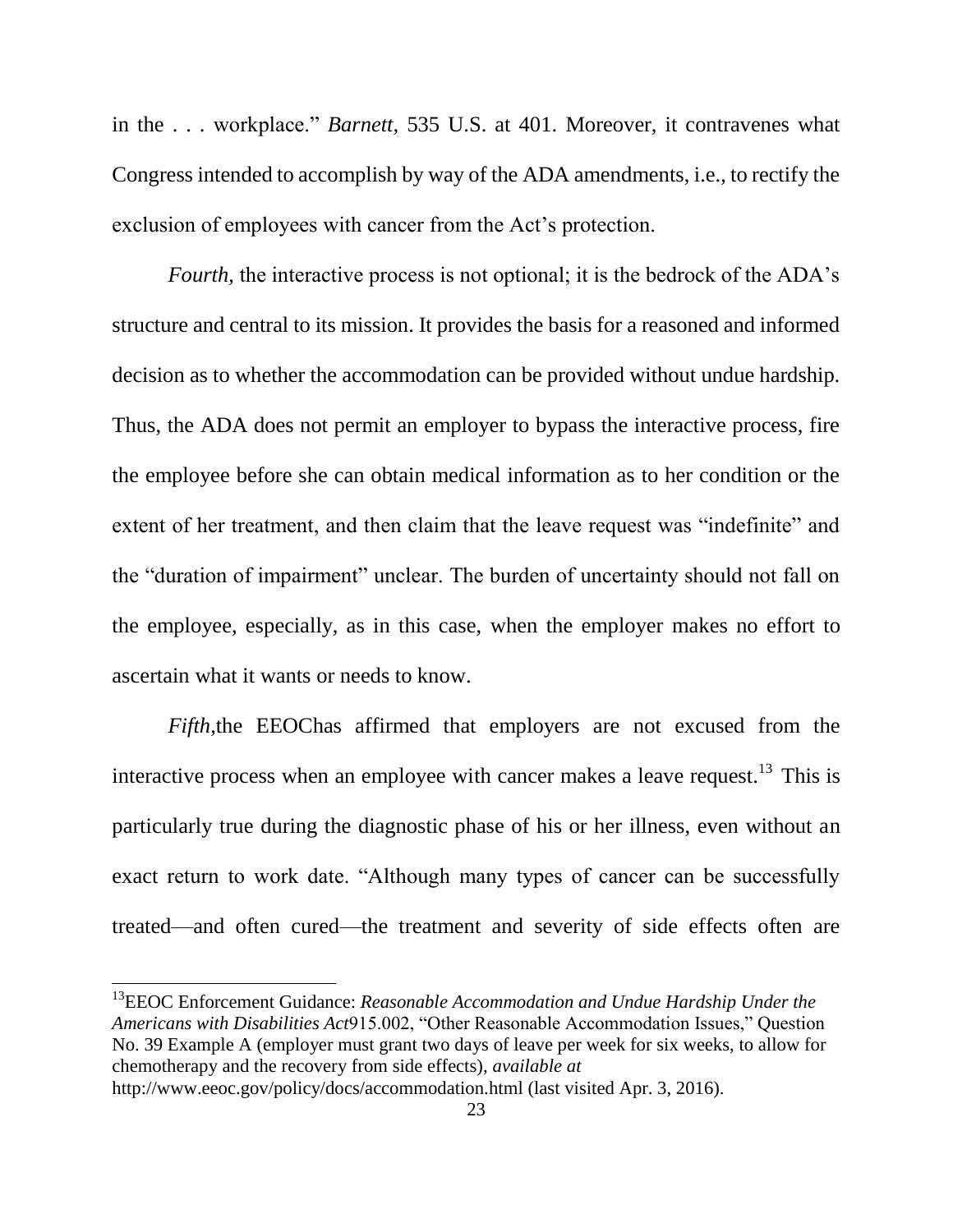unpredictable and do not permit exact timetables. An employee requesting leave because of cancer, therefore, may be able to provide only an approximate date of return.‖ *Cancer in the Workplace,* Question No. 15, *available at*  http://www.eeoc.gov/laws/types/cancer.cfm(last visited Apr. 3, 2016).The EEOC goes on to explain that the interactive process in such a situation is both anticipated and expected: "Where a return date must be postponed because of unforeseen medical developments, or an extension of medical leave becomes necessary, the employer and employee should stay in touch and re-assess the reasonableness of the leave request as further information becomes available."<sup>14</sup>

*Sixth*, the ADA has never allowed employers to discriminate against an employee on the basis of a diagnosis without an individualized inquiry. *Arline,* 480 U.S. at 287.Based on *Arline,* the First Circuit in *Garcia-Ayala* reversed summary judgment for the employer, emphasizing that "[w]hether [a] leave request is reasonable turns on the facts of the case." There, the plaintiff had requested a medical leave five months in excess of the employer's established policy and her

<sup>14</sup>*See also* EEOC, *The Americans With Disabilities Act: Applying Performance And Conduct Standards To Employees With Disabilities, at Question 21 ("Indefinite leave is different from* leave requests that give an approximate date of return (e.g., a doctor's note says that the employee is expected to return around the beginning of March) or give a time period for return (e.g., a doctor's note says that the employee will return some time between March 1 and April 1). If the approximate date of return or the estimated time period turns out to be incorrect, the employer may seek medical documentation to determine whether it can continue providing leave without undue hardship or whether the request for leave has become one for leave of indefinite duration."), *available at* http://www.eeoc.gov/facts/performance-conduct.html (last visited Apr. 3, 2016).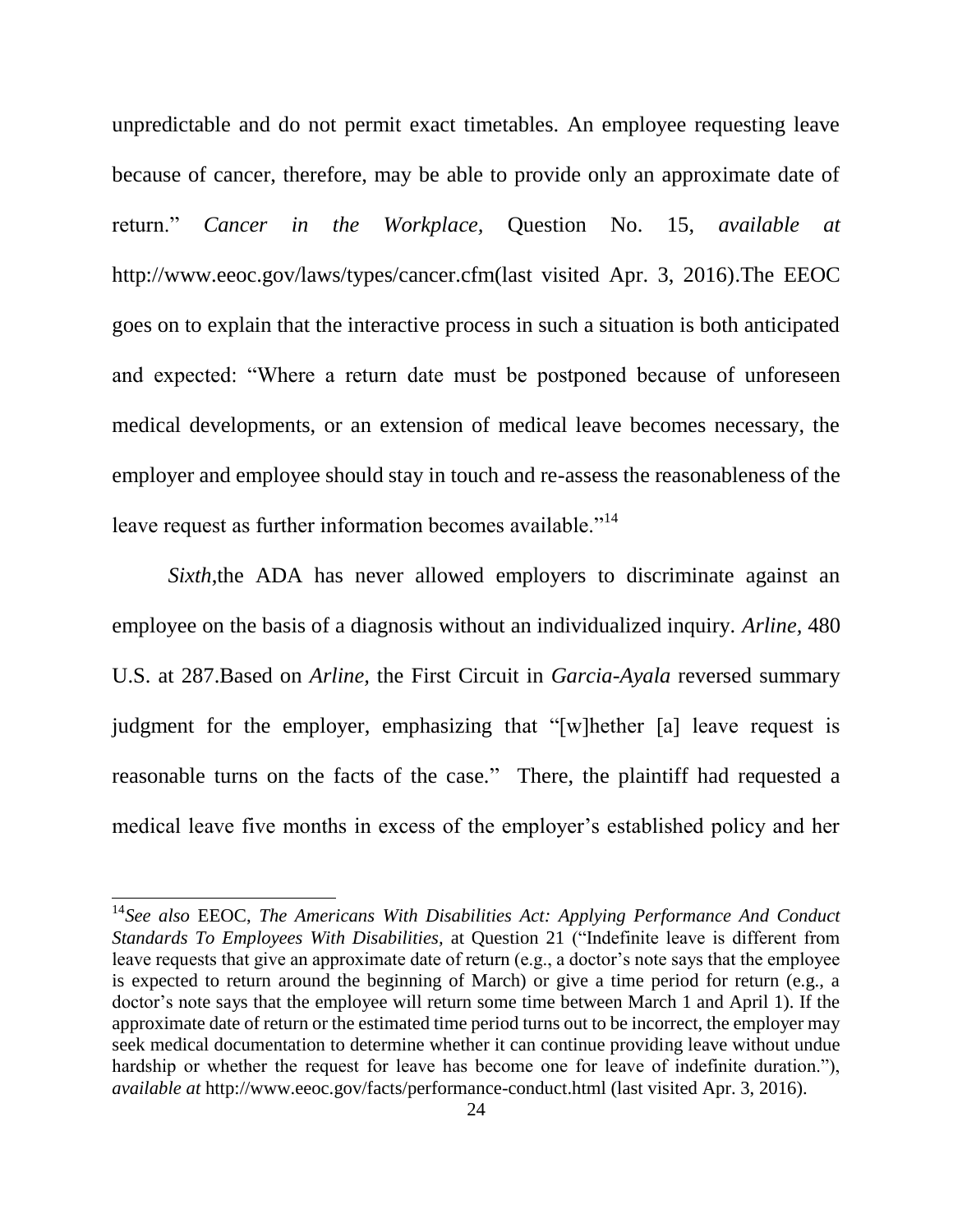doctor could not give absolute assurances that she would be able to return to work on the specified date. The Court admonished that "applying *per se* rules" and not giving "individual assessment of the facts" violates the ADA. It rejected the district court's conclusion that the plaintiff's leave request was indefinite, and entered summary judgment for the plaintiff. The Supreme Court in *Barnett* cited *Garcia-Ayala* with approval as an example of the individualized inquiry the ADA requires. 535 U.S. at 398.

This Court's decision in *Rascon* provides a similar analysis. Moreover, the individualized inquiry is essential "to achieve [the] goal of protecting handicapped individuals from deprivations based on prejudice, stereotypes, or unfounded fear."*Cehrs*, 155 F.3d at 782. The duration of impairment is just one of many factors to be considered in the overall analysis of reasonableness and undue hardship.

#### **CONCLUSION**

The ADA is a remedial statute and it is intended to be broadly construed in favor of employees. To facilitate the law's enforcement in a wide variety of employment contexts, Congress specifically left undefined the contours of what constitutes a reasonable accommodation to allow for wide flexibility depending on the specific circumstances. At the same time, it created a demanding standard for proving undue hardship, and placed the burden to prove such hardship on the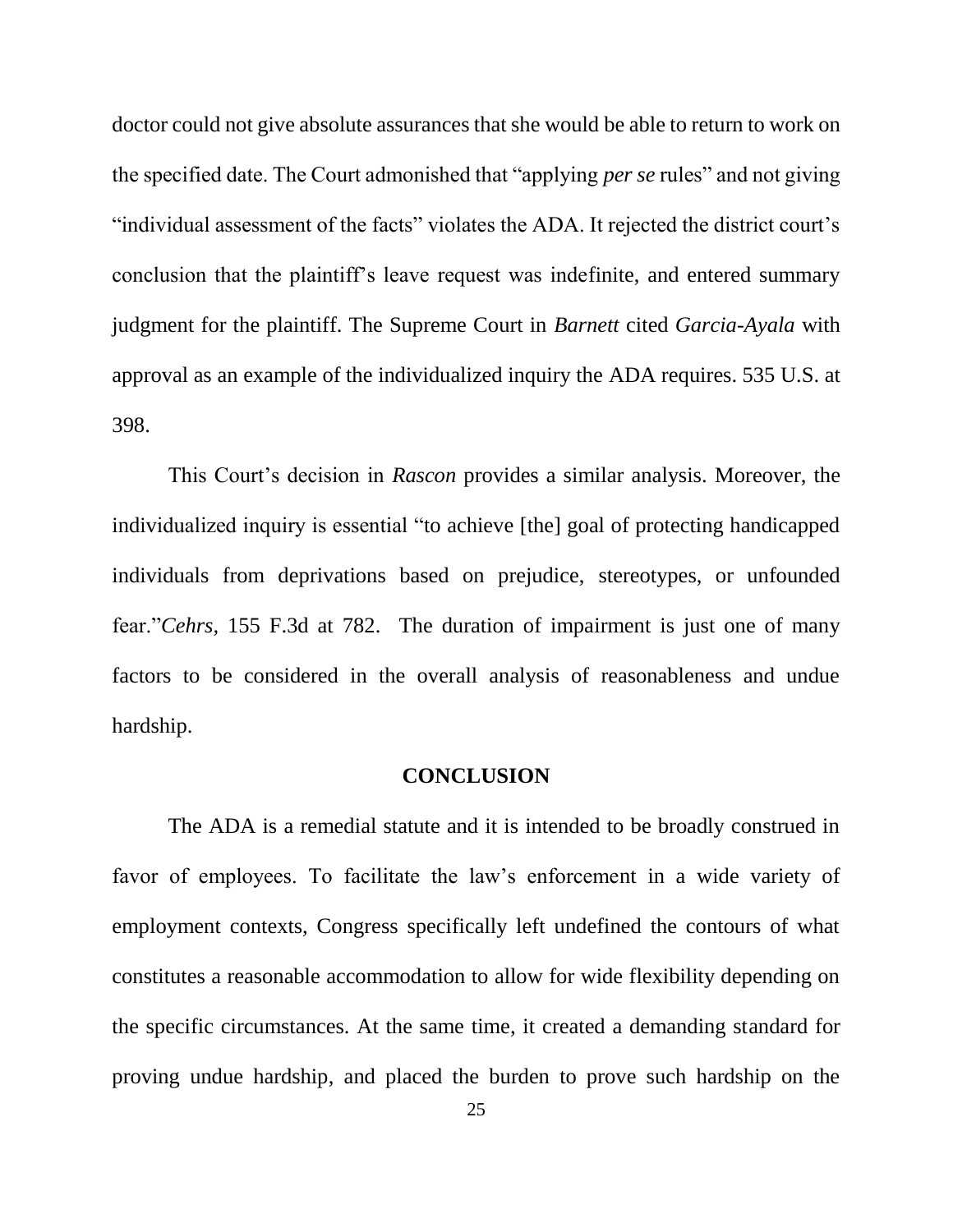employer. The district court's analysis ignores both the statutory text and the underlying principles of the ADA. The district court's decision, therefore, must be reversed.

Respectfully submitted,

/*s*/ *Joan M. Bechtold* Joan M. Bechtold Sweeney & Bechtold, LLC 650 S. Cherry Street, Suite 610 Denver, CO 80246 (303) 865-3733 jmbechtold@sweeneybechtold.com

Lorrie McKinley, Esq. McKinley & Ryan, LLC 238 West Miner Street West Chester, PA 19382 (610) 436-6060 lorriemckinley@gmail.com

Matthew C. Koski National Employment Lawyers Association 2201 Broadway, Suite 402 Oakland, CA 94612 (415) 296-7629 mkoski@nelahq.org

Kenneth Shiotani National Disability Rights Network 820 First Street NE, Suite 740 Washington, DC 20002 (202) 408-9514 Kenneth.Shiotani@ndrn.org

Counsel for *Amici Curiae*

DATE: April 5, 2016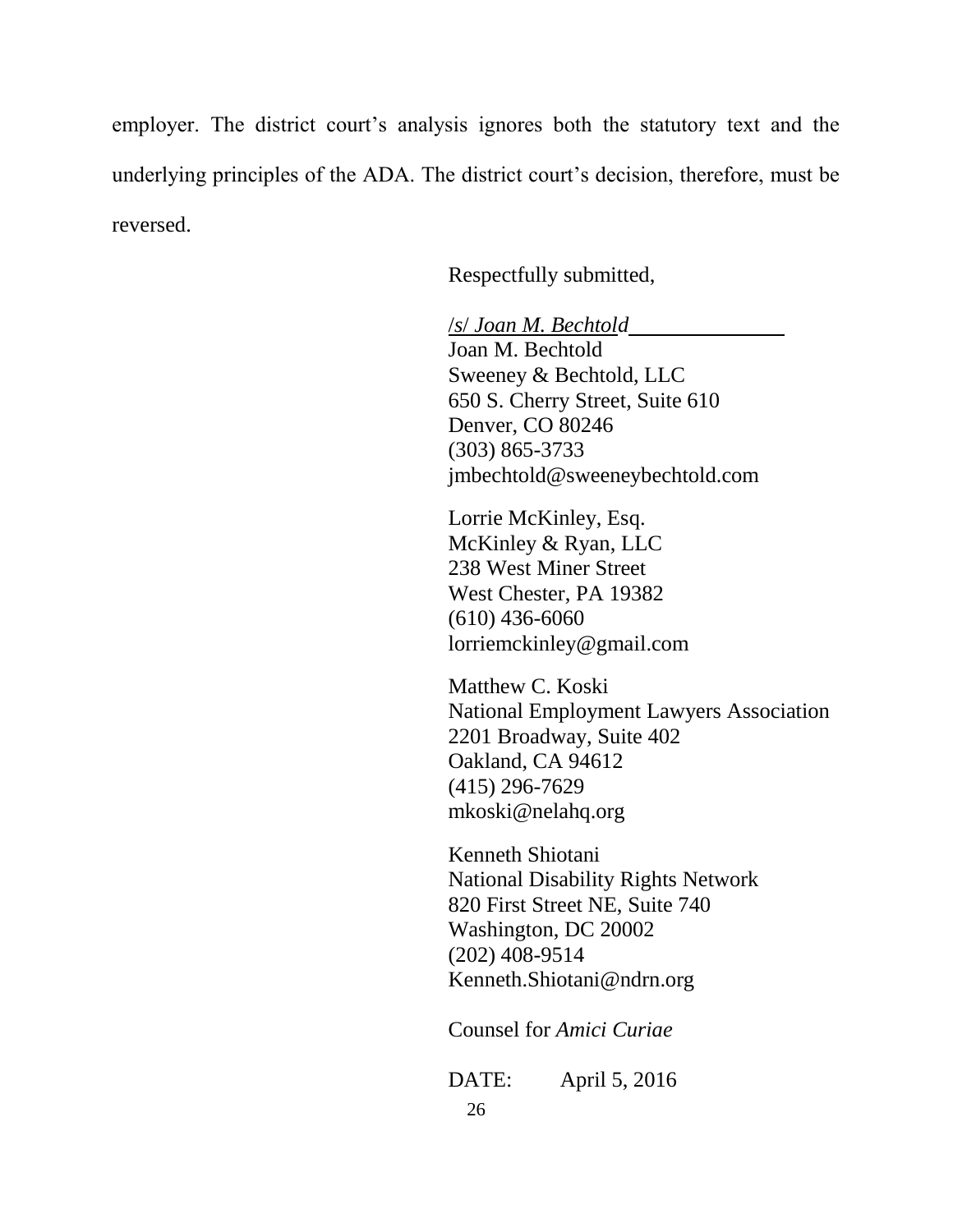### **CERTIFICATE OF COMPLIANCE**

1. This brief complies with the type-volume limitation of Fed. R. App. P. 29(d) and 32(a)(7)(B) because the brief contains 6,367words, excluding the portions of the brief exempted by Fed. R. App. P.  $32(a)(7)(B)(iii)$ .

2. This brief complies with the typeface requirements on Fed. R. App. P. 32(a)(5) and type style requirements of Fed. R. App. P. 32(a)(6) because this brief has been prepared in a proportionally spaced typeface using Microsoft Word 2010 in 14-point Century Schoolbook font.

Dated: April 5, 2016 /s/ Joan M. Bechtold

Joan M. Bechtold Sweeney & Bechtold, LLC 650 S. Cherry Street, Suite 610 Denver, CO 80246 (303) 865-3733 jmbechtold@sweeneybechtold.com

### **CERTIFICATE OF SERVICE AND FILING**

I hereby certify that on April 5, 2016, the foregoing BRIEF OF *AMICI CURIAE* IN SUPPORT OF PLAINTIFF-APPELLANT KRISTIN PUNT AND REVERSAL was filed electronically with the Clerk of the Court for the United States Court of Appeals of the Tenth Circuit and on counsel using the CM/ECF system.